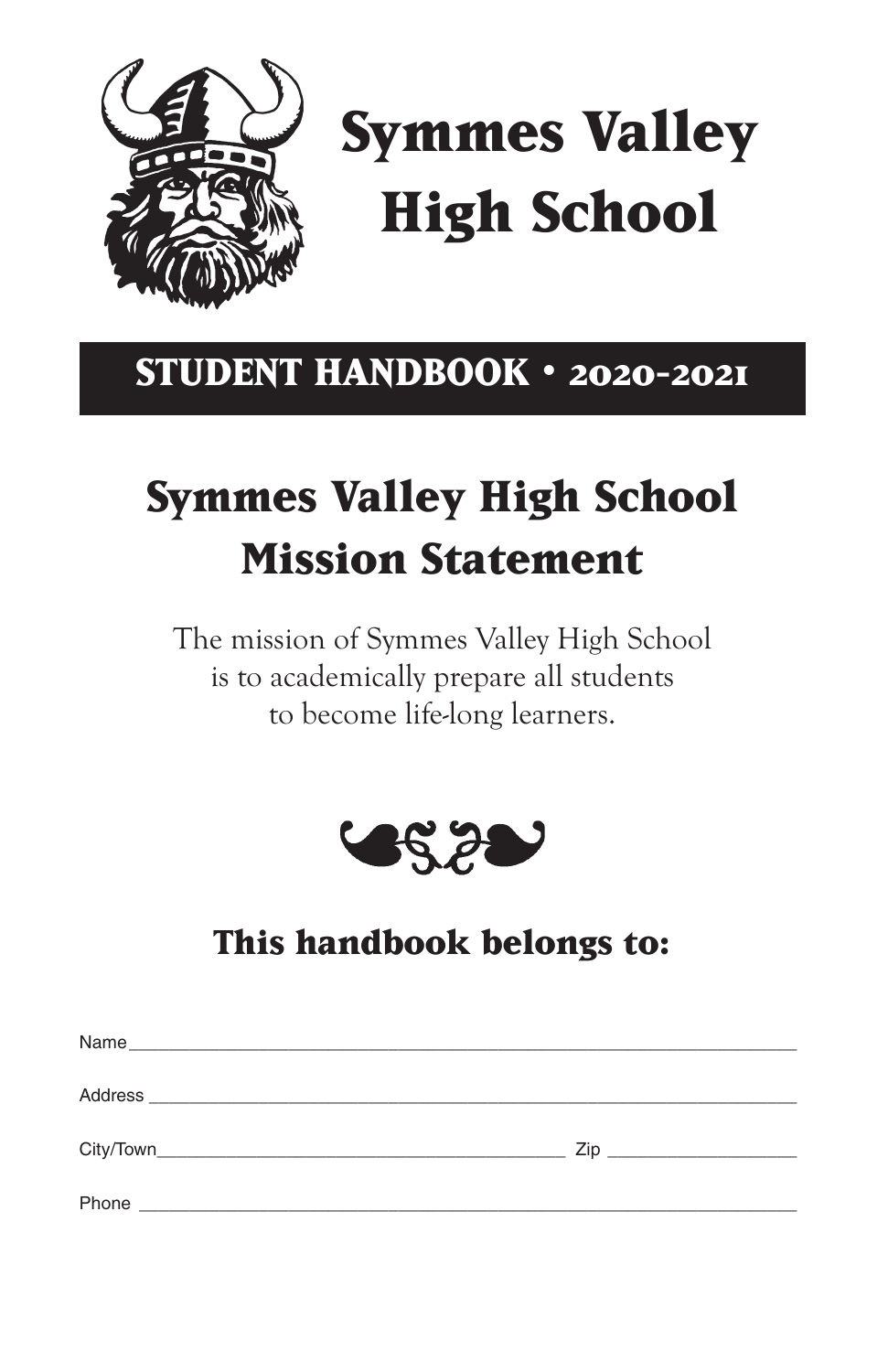

A Viking is a mighty warrior, courageous, and proud of his past triumphs, and always seeking new challenges in the future. He is willing to assist all who strive for greatness, but will never seek the road to mediocrity or choose comradeship that seeks only selfish ends. A Viking is honest and can be trusted. He will never turn his back to a fellow Viking in need, but will not tolerate the disrespectful.

We are proud to be Vikings. We are proud to associate ourselves with students who strive to excel, and are examples of what is right about America's youth. May it be said, "When America looks for leaders, may it look no further than the halls of Symmes Valley ."

## **We are proud to be Vikings!**

*Symmes Valley Faculty and Staff*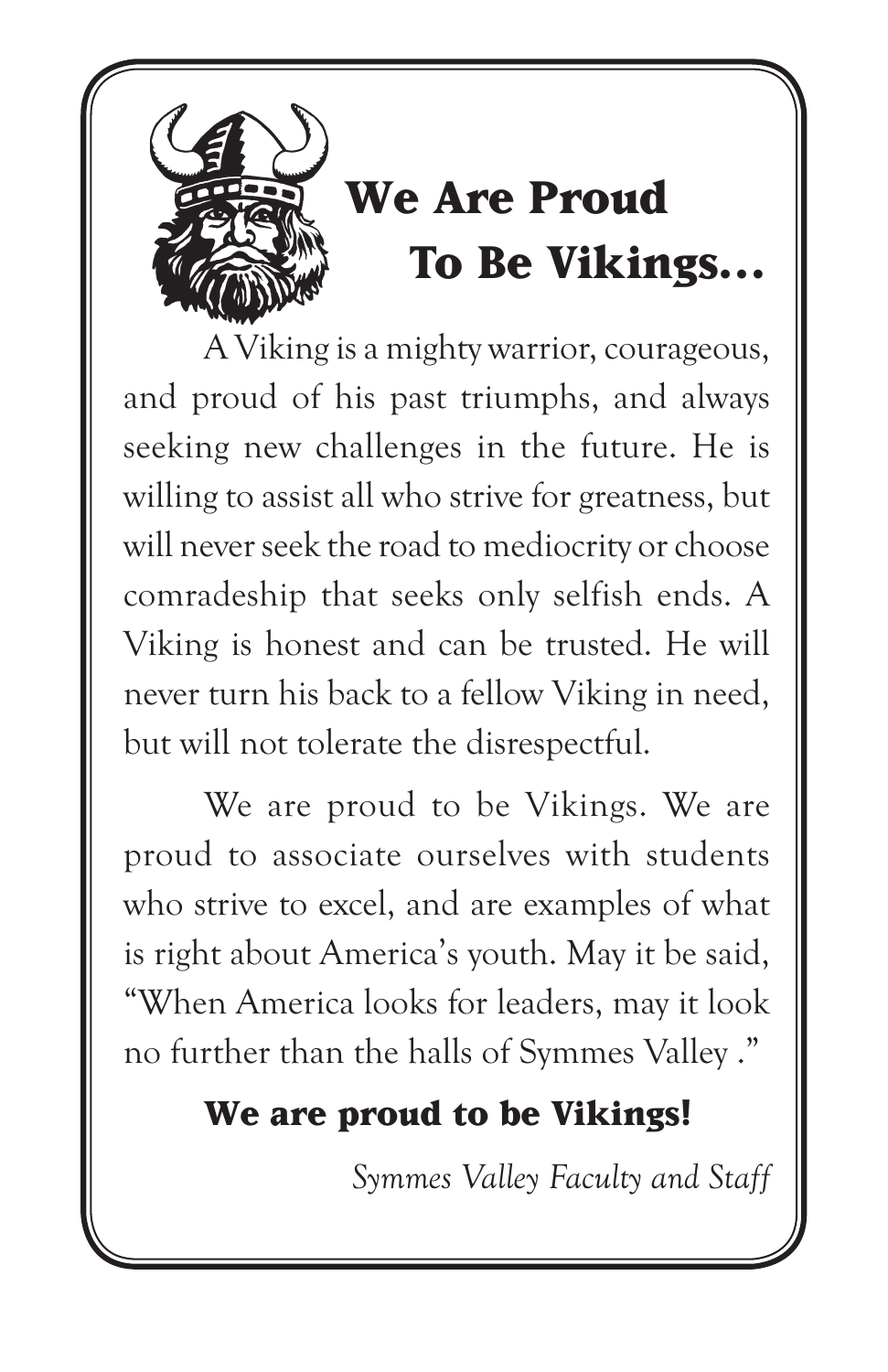### **SYMMES VALLEY LOCAL SCHOOL DISTRICT**

### **2020-2021 SCHOOL CALENDAR**

| Monday, November 2 Parent/Teacher Conference 3:00 - 8:30 PM     |
|-----------------------------------------------------------------|
|                                                                 |
| Wednesday-Monday, Nov. 25-Nov. 30Thanksgiving break (No School) |
|                                                                 |
|                                                                 |
| End of the first semester (82)                                  |
|                                                                 |
|                                                                 |
|                                                                 |
| Thursday, February 11  Parent/Teacher Conference (3:00 - 8:30)  |
|                                                                 |
|                                                                 |
|                                                                 |
|                                                                 |
|                                                                 |
|                                                                 |
|                                                                 |
| End of the 4th Nine weeks (49)                                  |
| End of 2 <sup>nd</sup> semester (96)                            |
|                                                                 |

- 178 Days of Instruction
	- 2 Teacher Inservice Days
	- 2 Parent-Teacher Conferences

182 Total Calendar Days for Approximately 1,133.5 hours of

Instruction

\*AS MANDATED BY O.R.C. THE CONTINGENCY PLAN FOR THE SYMMES VALLEY LOCAL SCHOOLS TO MAKE UP NECESSARY HOURS.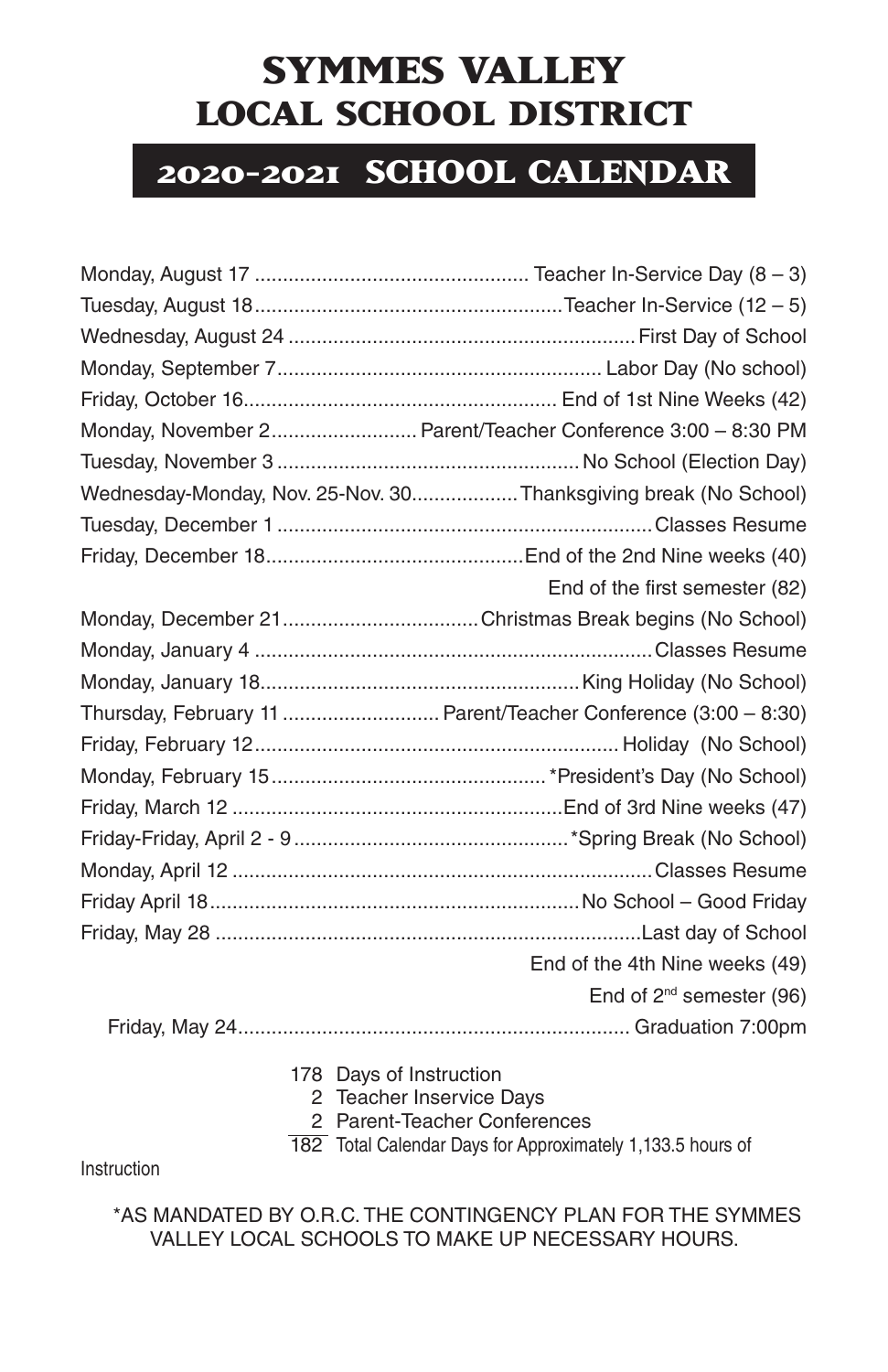## **SYMMES VALLEY** ADMINISTRATION, FACULTY, & STAFF

## **OFFICE PHONE** 740-643-2371 OR 740-643-2372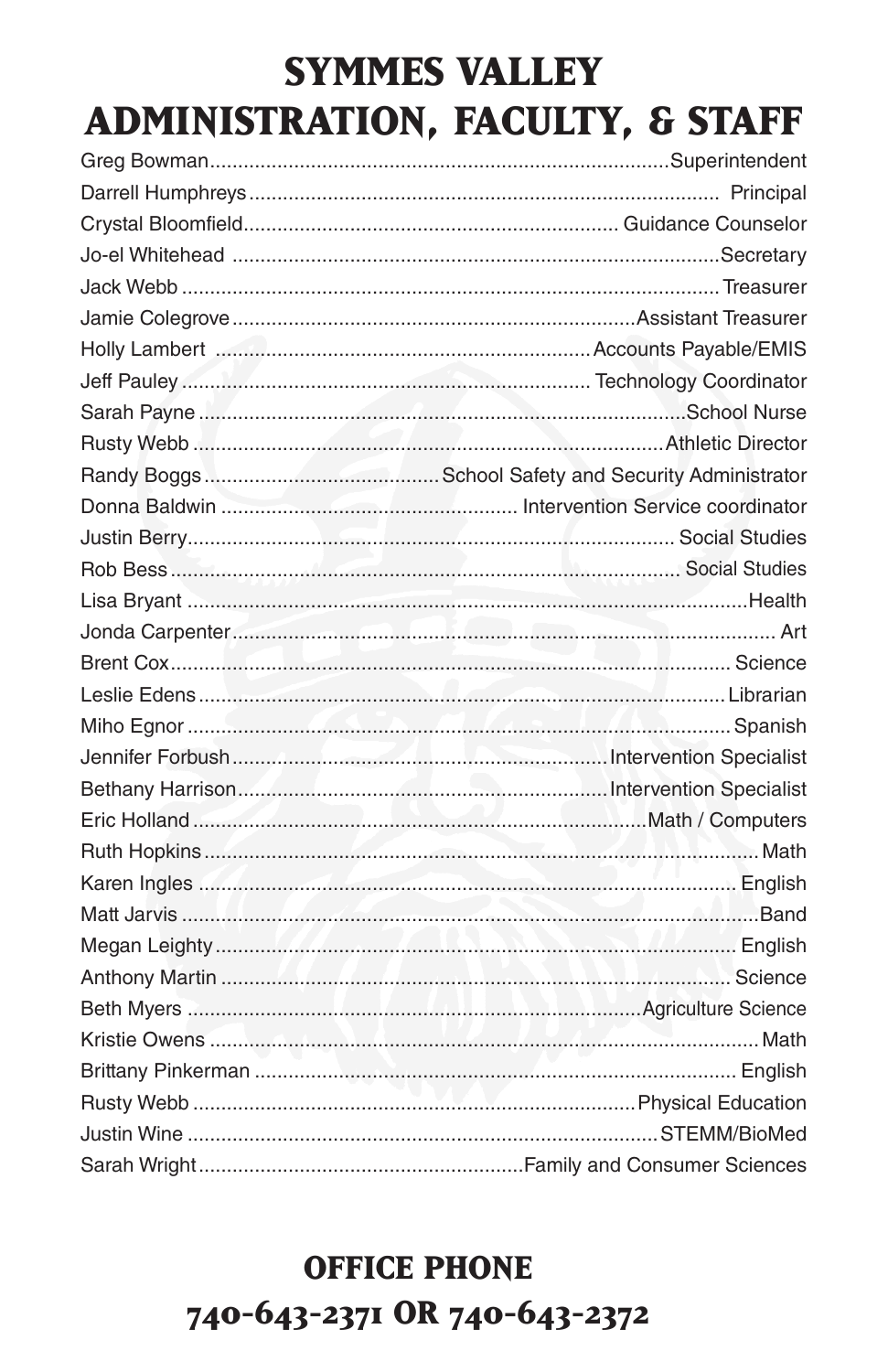#### **STUDENT ATTENDANCE POLICY**

Because of the necessity for good attendance and the need for the exposure to a minimal amount of instruction for the students to do well and to accomplish the educational goals of each class, the following policy has been developed for Symmes Valley High School. 1. Students absence - Students missing school must bring an excuse signed by a doctor or parent/legal guardian.

This note should be presented to the office **within 3 days of the student's return.** Students whose bus does not pick them up must bring a note signed by the bus driver and parent to be excused. Teachers are to allow make-up work for excused absences only. Indents are allowed one full day to make up work for an excused absence, including tests and quizzes that are announced the day of the absence for the next day, or if the student misses the day before the test and was unable to study due to not having the needed materials. An excuse for an absence from school may be approved on the basis of any one or more of the following conditions:

a. Personal illness or medical/dental appointment- the school may require the certificate of a physician if it is deemed advisable.

b. Illness in immediate family requiring student to stay home to provide help – the school may require a written statement from a physician and an explanation as to why the student's absence was necessary

c. Quarantine of the home – the absence of a child from school under this condition is limited to the length of quarantine as fixed by the proper health officials.

d. Death in immediate family – The absence arising from this condition is limited to a period of three days unless a reasonable cause can be shown by the applicant child for a longer absence.

e. Observance of a religious holiday – any child of any religious faith shall be excused if his/her absence was for the purpose of observing a religious holiday consistent with his/her truly held religious beliefs.

 $f$ . Emergency or other set of circumstances – circumstances which in the judgment of the superintendent of schools constitutes a good and sufficient cause for absence from school.  $\frac{1}{\epsilon}$  echool may require verification of the school may require verification of the visit of the visit of the visit of the visit of the visit of the visit of the visit of the visit of the visit of the visit of the vi

g. College visitation – the school may require verification of the date and time of the visit by the college, university, or technical college.

h. Out of state travel (up to a maximum twenty-four hours per school year that the student's school is open for instruction) to participate in a District-approved enrichment or extracurricular activity. Any classroom assignment missed due to the absence shall be completed by the student. If the student will be absent for twenty-four (24) or more consecutive hours that the students school is open for instruction, a classroom teacher shall accompany the student during the travel period to provide the student with instructional assistance.

i. Medically necessary leave for a pregnant student.

#### **TRUANCY POLICY LAWRENCE COUNTY SCHOOLS-ATTENDANCE POLICY**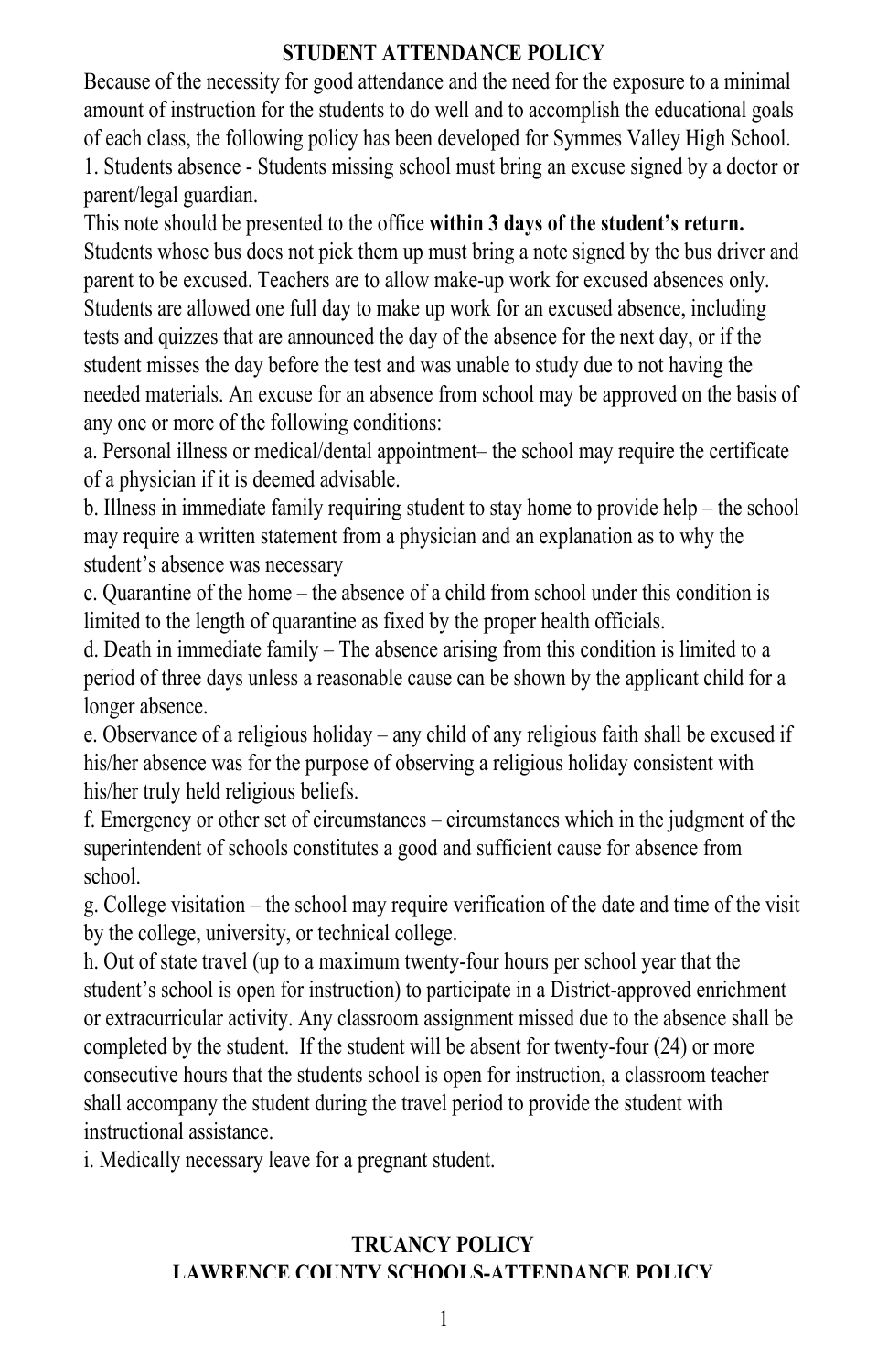The educational program offered by the Lawrence County Schools is predicated upon the presence of the student and requires continuity of instruction and classroom participation. Attendance shall be required of all students enrolled in the schools during the days and In accordance with statute of the statute, the statute, the statute, and statute shall required shall require

In accordance with statute, the Superintendent shall require, from the parent of each student of compulsory school age or from an adult student who has been absent from school or from class for any reason, a written statement of the cause for such absence. The Board of Education reserves the right to verify such statements and to investigate the expected to the contribution of the single internactions of Board policy of Board policy of Board policy of Board policy of Board policy of Board policy of Board policy of Board policy of Board policy of Board policy of Bo

consequences for the student and the process for the student and the student and the student and the student and the student and the student.  $\epsilon$  consequences for the student and the parent/guardian of the school age student.

The Board considers the following factors to be reasonable excuses for time missed at school: A. personal illness (a written physician's statement verifying the illness may be

A. personal illness (a written physician's statement verifying the illness may be  $\frac{1}{\sqrt{2}}$ required)  $A<sub>r</sub>$ 

- $B.$  illness in the family necessitating the presence of the child
- $C.$  quarantine of the home
- $D.$  necessary work at  $\frac{1}{2}$  and  $\frac{1}{2}$  and  $\frac{1}{2}$  are  $\frac{1}{2}$  and  $\frac{1}{2}$  are  $\frac{1}{2}$  and  $\frac{1}{2}$  are  $\frac{1}{2}$  and  $\frac{1}{2}$  and  $\frac{1}{2}$  are  $\frac{1}{2}$  and  $\frac{1}{2}$  and  $\frac{1}{2}$  are  $\frac{1}{2}$  and  $\$
- E. necessary work at home due to absence or incapacity of parent(s)/guardian(s)
- $F.$  observation or celebration of a bona fide religious holiday

G. out-of-state travel (up to a maximum twenty-four (24) hours per school year that the student's school is open for Instruction) to participate in a District-approved enrichment or extracurricular activity

Any classroom assignment missed due to the absence shall be completed by the student. If the student will be absent for twenty-four  $(24)$  or more consecutive hours that the student's school is open for instruction, a classroom teacher shall accompany the student  $\frac{d}{dx}$ during the travel period to provide the student with instructional assistance.

- H. such good cause as may be acceptable to the Superintendent
- I. Such good class as may be acceptance to the out-
- J. Foster Care Placement

### $*$ OAC 3301-69-02

Attendance need not always be within the school facilities, but a student will be considered to be in attendance if present at any place where school is in session by  $T_{\text{F}}$  authority of the Board.

matter for the Board shall consider each student assigned to a program of other guided learning experiences to be in regular attendance for the program provided that s/he reports to such experiences to be in regular attendance for the program provided that s/he reports to such staff member s/he is assigned for guidance at the place In which s/he is conducting staff member s/he is assigned for guidance at the place In which s/he is conducting. Superintendent may be also the Superintendent may experience in the process toward the objectives of the course of study. The Superintendent may excuse a student over fourteen  $(14)$  years of age from attendance at school for a future limited period for the purpose of performing essential work directly or exclusively for his/her parents or guardians. Such excuse should not exceed five (5) days and may at the discretion of the Superintendent be renewed for five  $(5)$  additional days. At no time, however, shall such excuse cause a student to be absent from school for a period of more than ten (10) consecutive days.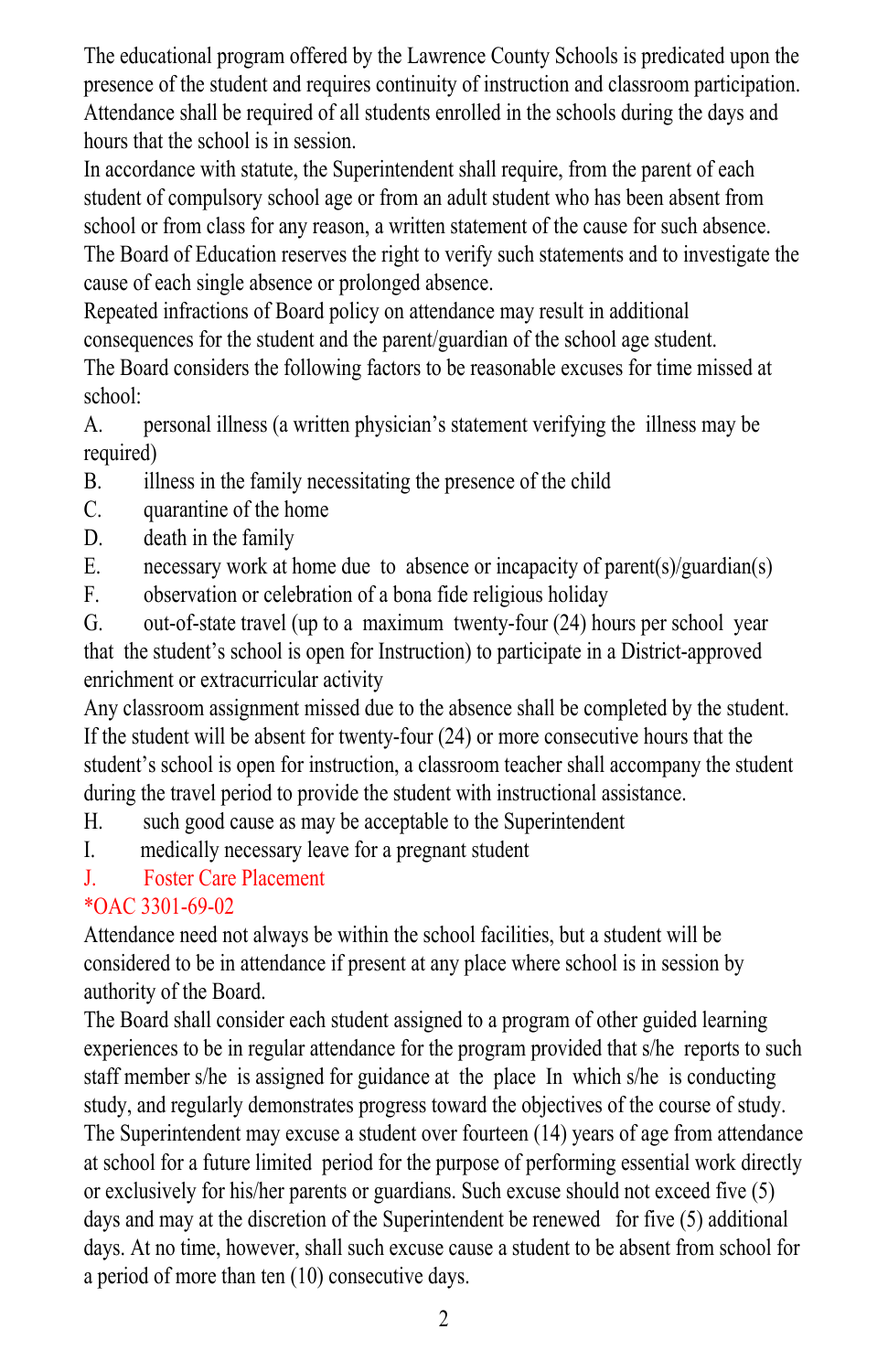At the discretion of the Superintendent or his/her designee, a student may be excused for a longer period of time than ten (10) days if a child's parent or guardian has recently died or become totally or partially incapacitated and there is no older brother or sister living in the home who is out of school. (The Superintendent may request a certificate of a not be considered the physical condition of the parent or guardian.)<br>physician attesting to the physical condition of the parent or guardian.)

A student will be considered habitually truant if the student is absent without a legitimate  $\epsilon$  school matrix and the consecutive hours in one consecutive hours, for forty-two (42) or more hours in one (30) or more consecutive hours, for forty-two (42) or more hours in  $\frac{1}{2}$  (1) school month, or for seventy-two (72) or more hours in one (1) school year. Legitimate excuses for the absence of a student who is otherwise habitually truant include but are not limited to:

A. the student was enrolled in another school district;

B. the student was excused from attendance in accordance with P.C. 3321.04; or

 $\text{C.}$  the student has received an age and schooling certificate.

If a student is habitually truant and the student's parent has failed to cause the student's attendance, the Board authorizes the Superintendent to file a complaint with the Judge of the Juvenile Court (following a checklist) and/or to take any other appropriate<br>the Juvenile Court (following a checklist) and/or to take any other appropriate If the calculation of the order of a student who is habitually true to the order of  $\mu$ .

If a student who is habitually truant violates the order of a Juvenile Court regarding the student's prior adjudication as an unruly child for being a habitual truant, s/he may Further be adjudicated as a delinquent child.

In order to address the attendance practices of a student who is habitually truant, initially determined by absence of the student without an excuse for thirty (30) or more consecutive hours; forty-two  $(42)$  hours or more in one month; or seventy-two  $(72)$  or more hours in one school year; the Board authorizes the Superintendent to take any of the  $\frac{1}{2}$ following intervention actions:

- A. assign the student to a truancy intervention program
- E. a countries the student of a mail of measurement program.
- externation contacting to the station.<br>
D. request the student's parent to attend a parental involvement program
- D. request a parent to attend a truancy prevention mediation program
- E. notify the Registrar of Motor Vehicles of the student's absences
- F. take appropriate legal action
- G. assignment to an alternative school (Note: If the District has established an

alternative school, it must appear as an alternative intervention strategy.)

Chronic absenteeism percentage that is less than five  $(5%)$  percent, as displayed on the school district's most recent report card, would be exempt from the requirement. Chronic absenteeism over five (5%) percent would require the school district to assign habitually truant students to an absence intervention team as stipulated in ORC 3321.191. The Lawrence County Juvenile Court has created a checklist as a guide to comply with prior The referral of the habitually absent student to the court. See attachment. The Superintendent is authorized to establish an educational program for parents of truant students which is designed to encourage parents to ensure that their children attend<br>students which is designed to encourage parents to ensure that their children attend school regularly. Any parent who does not complete the program is to be reported to law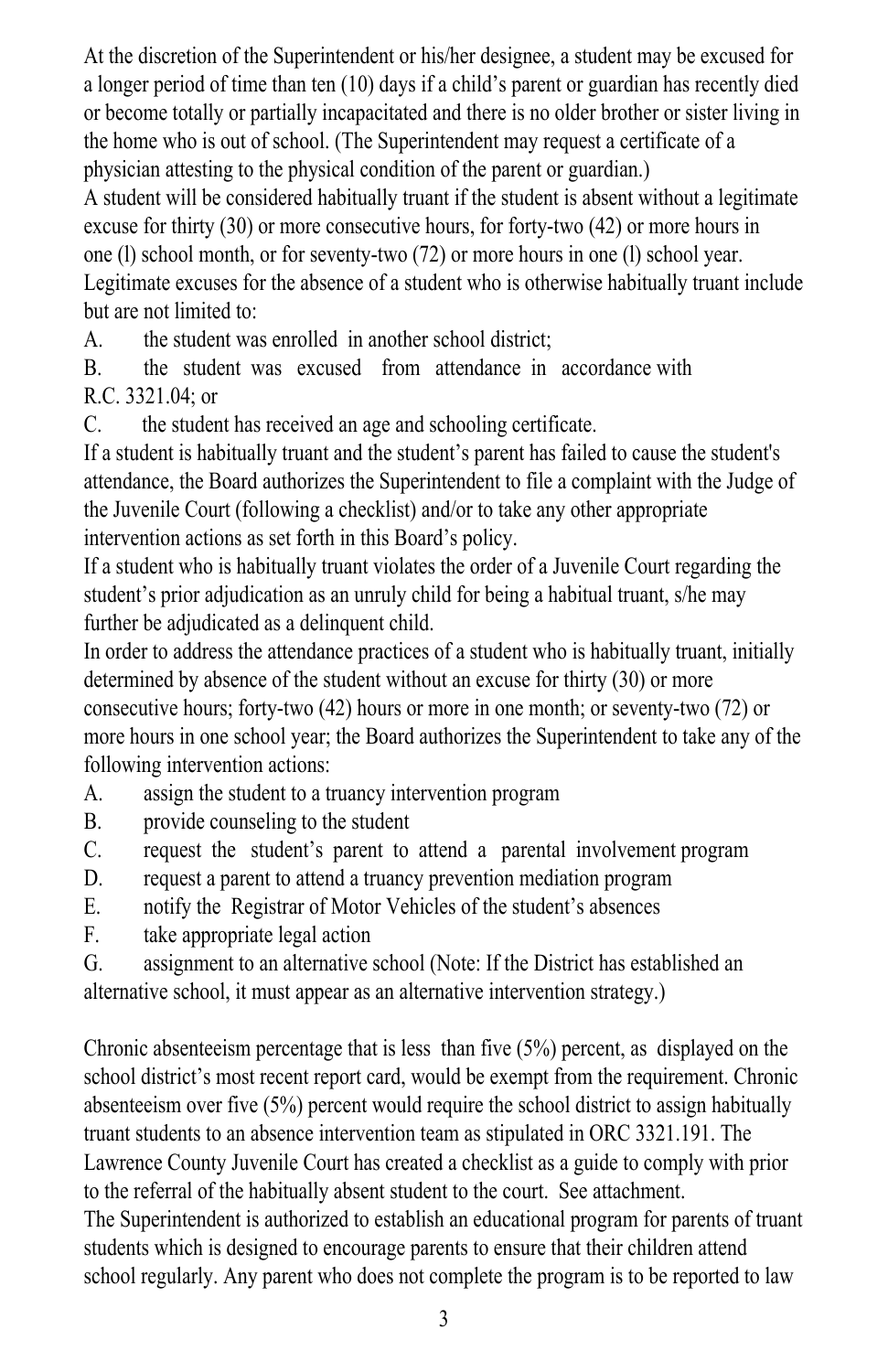enforcement authorities for parental education neglect, a fourth class misdemeanor if enforcement authorities for parental education neglect, a fourth class misdemeanor if found guilty. found guilty.

The Superintendent shall develop administrative guidelines that: The Superintendent shall develop administrative guidelines that:

A. establish proper procedures so the student and his/her parents are provided the A. establish proper procedures so the student and his/her parents are provided the opportunity to challenge the attendance record prior to notification and that such opportunity to challenge the attendance record prior to notification and that such notification complies with R.C. 3321.13  $(B)(2)$ ;

B. establish a school session which is in conformity with the requirements of the B. establish a school session which is in conformity with the requirements of the rules of the State Board; rules of the State Board;

C. govern the keeping of attendance records in accordance with the rules of the State C. govern the keeping of attendance records in accordance with the rules of the State Board; Board;

D. identify the habitual truant, investigate the cause(s) of his/her behavior, and consider modification of his/her educational program to meet particular needs and interests; interests;

E. provide students whose absence has been excused an opportunity to make up E. provide students whose absence has been excused an opportunity to make up work they missed and receive credit for the work, if completed; work they missed and receive credit for the work, if completed;

F. refer for evaluation any student who, due to a specifically identifiable physical F. refer for evaluation any student who, due to a specifically identifiable physical or mental impairment, exceeds or may exceed the District's limit on excused absence to or mental impairment, exceeds or may exceed the District's limit on excused absence to determine eligibility either under the Individuals with Disabilities Education Act determine eligibility either under the Individuals with Disabilities Education Act (IDEA) or Section 504 of the Rehabilitation Act of 1973, or other (IDEA) or Section 504 of the Rehabilitation Act of 1973, or other appropriate accommodation. appropriate accommodation.

Whenever any student of compulsory school age has sixty (60) consecutive hours in a Whenever any student of compulsory school age has sixty (60) consecutive hours in a single month or a total of ninety (90) hours of unexcused absence from school during the single month or a total of ninety (90) hours of unexcused absence from school during the school year, s/he will be considered habitually absent. The Board authorizes the school year, s/he will be considered habitually absent. The Board authorizes the Superintendent to inform the student and his/her parents, guardian, or custodian of the Superintendent to inform the student and his/her parents, guardian, or custodian of the record of excessive absence as well as the District's intent to notify the Registrar of record of excessive absence as well as the District's intent to notify the Registrar of Motor Vehicles, if appropriate, and the Judge of the Juvenile Court of the student's Motor Vehicles, if appropriate, and the Judge of the Juvenile Court of the student's excessive absence. excessive absence.

A student in grades 9 through 12 may be considered a full-time equivalent student A student in grades 9 through 12 may be considered a full-time equivalent student provided the student is enrolled in at least five (5) units of instruction, as defined by State provided the student is enrolled in at least five (5) units of instruction, as defined by State law, per school year. law, per school year.

If a student transfers from one Lawrence County School to another, the student's If a student transfers from one Lawrence County School to another, the student's absence record will follow the student and all appropriate policies and laws will apply. absence record will follow the student and all appropriate policies and laws will apply. For credit to be earned in classes with excessive absences, hours must be made up during For credit to be earned in classes with excessive absences, hours must be made up during summer school. summer school.

Again, all excuses must be turned in to the office within three days of returning to school. Again, all excuses must be turned in to the office within three days of returning to school. Absence policy for missing due to lice – After one day per case, absences will be Absence policy for missing due to lice – After one day per case, absences will be unexcused. unexcused.

#### **This policy subject to change based upon state legislation and or changes to ORC. This policy subject to change based upon state legislation and or changes to ORC.**

#### **SIGN IN SIGN IN**

If a student is late for school it is the responsibility of the student to report to the office If a student is late for school it is the responsibility of the student to report to the office before going to class. Students must sign a tardy sign-in sheet when they report to the before going to class. Students must sign a tardy sign-in sheet when they report to the office. If a student does not report to the office and sign the sheet, he/she will be counted office. If a student does not report to the office and sign the sheet, he/she will be counted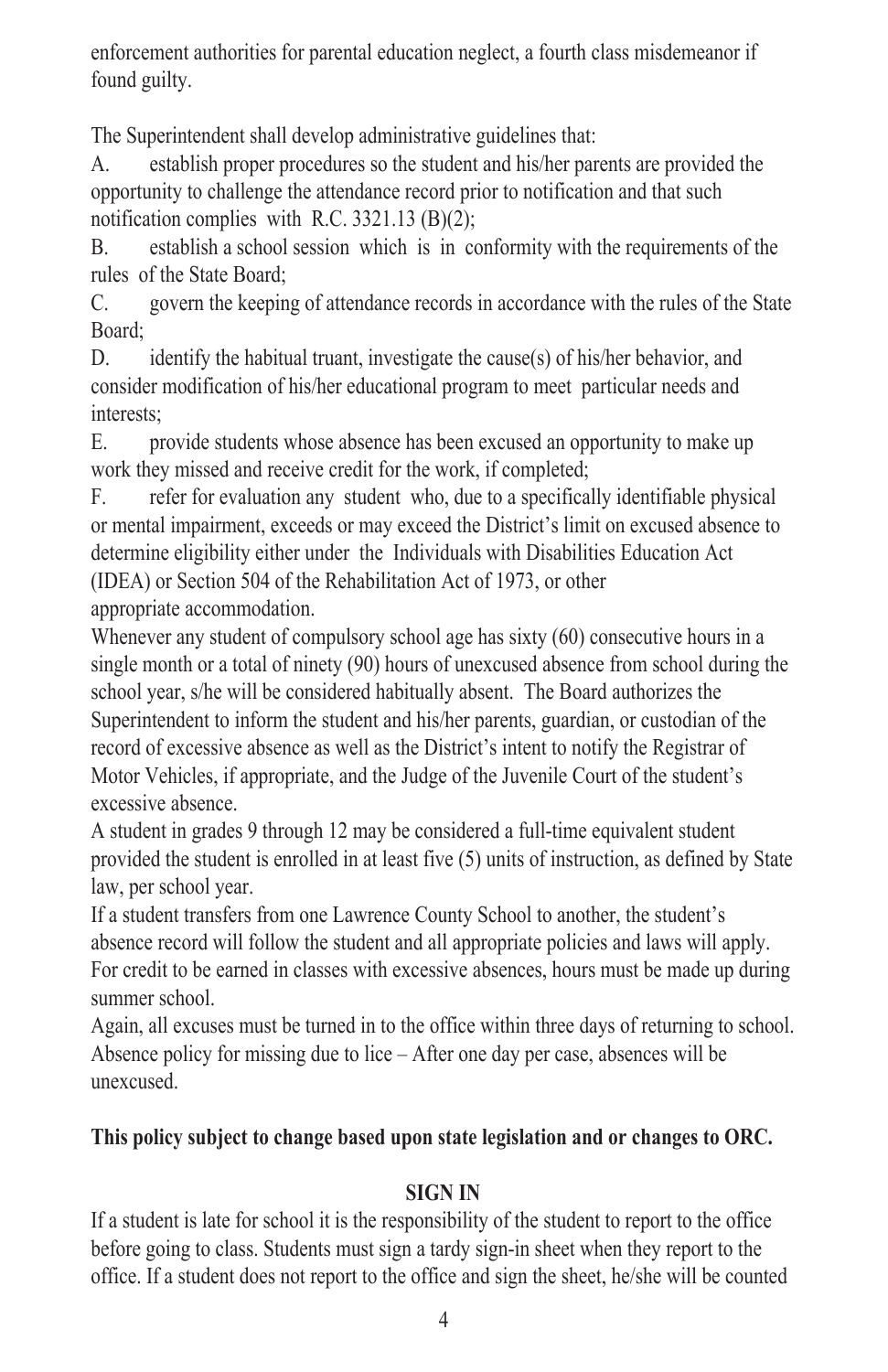absent until this has been done. To be counted tardy, a student must sign in and be in absent until this has been done. To be counted tardy, a student must sign in and be in class for a minimum of 30 minutes, otherwise they will be counted absent for that period. class for a minimum of 30 minutes, otherwise they will be counted absent for that period. Students exceeding 5 tardies per semester, unless excused by a doctor's statement or Students exceeding 5 tardies per semester, unless excused by a doctor's statement or legitimate excuse, will be disciplined. This discipline may include detention, after school legitimate excuse, will be disciplined. This discipline may include detention, after school detention, alternative school, or loss of parking privileges. If driving and tardy more than detention, alternative school, or loss of parking privileges. If driving and tardy more than 5 times, the following may occur: 5 times, the following may occur:

1st offense – Loss of parking permit for one week 1st offense – Loss of parking permit for one week

2nd offense – Loss of parking permit for 3 weeks 2nd offense – Loss of parking permit for 3 weeks

3rd offense – Loss of parking permit for the year 3rd offense – Loss of parking permit for the year

All students, regardless of whether they drive or are dropped off, that are tardy more than All students, regardless of whether they drive or are dropped off, that are tardy more than 5 times may be subject to the following: 5 times may be subject to the following:

 $1<sup>st</sup>$  and  $2<sup>nd</sup>$  offense – Noon detention

 $3<sup>rd</sup>$  and  $4<sup>th</sup>$  offense – After school detention

All other offenses – Alternative School placement of 1 day per offense All other offenses – Alternative School placement of 1 day per offense

*It should be noted to be eligible for a perfect attendance award students may not sign in It should be noted to be eligible for a perfect attendance award students may not sign in late or sign out early more than three times during the year. late or sign out early more than three times during the year.*

### **SIGNING OUT SIGNING OUT**

Once you arrive at school or board the bus you are under the legal jurisdiction of the Once you arrive at school or board the bus you are under the legal jurisdiction of the school. Unless a parent signs a student out, the parent must phone the principal's office school. Unless a parent signs a student out, the parent must phone the principal's office and send a note for an early dismissal. All student notes are to be brought to the principal and send a note for an early dismissal. All student notes are to be brought to the principal before homeroom. Students will be excused for necessary reasons, but not for matters of before homeroom. Students will be excused for necessary reasons, but not for matters of convenience. All students leaving must sign out in the office on a sign-out sheet. *It* convenience. All students leaving must sign out in the office on a sign-out sheet. *It should be noted to be eligible for a perfect attendance award students may not sign in should be noted to be eligible for a perfect attendance award students may not sign in late or sign out early more than 3 times during the year. late or sign out early more than 3 times during the year.*

### **SUSPENSIONS SUSPENSIONS**

Any student placed on suspension, or at the alternative school will have the opportunity Any student placed on suspension, or at the alternative school will have the opportunity to receive full credit for work completed while there, however, any work not completed to receive full credit for work completed while there, however, any work not completed will result in zero credit for that assignment and no extensions will be given. It will be will be given. the responsibility of the STUDENT to contact their teachers to obtain work, and all work the responsibility of the STUDENT to contact their teachers to obtain work, and all work will be due upon the students return to school. Any student suspended for more than 10 which due also have his alternative days will have his/her driver's license revoked under rules mandated in the Ohio Revised Code. Ohio Revised Code.

### **DETENTION DETENTION**

Detention is an alternative corrective measure used by the school and will be assigned to Detention is an alternative corrective measure used by the school and will be assigned to students at their lunch-time or after school. The student may eat lunch in lunch-time students at their lunch-time or after school. The student may eat lunch in lunch-time detention; however, they will not have access to the vending machines. Students are to detention; however, they will not have access to the vending machines. Students are to bring something to work on and arrive in a timely fashion. Failure to do so will result in bring something to work on and arrive in a timely fashion. Failure to do so will result in additional time to be served. Students may receive after school detention after receiving additional time to be served. Students may receive after school detention after receiving more than three discipline notices or if the Principal deems the misconduct of a student more than three discipline notices or if the Principal deems the misconduct of a student serious enough to grant detention after school. Students who receive more than five serious enough to grant detention after school. Students who receive more than five discipline notices during a grading period may be subject to placement in the alternative discipline notices during a grading period may be subject to placement in the alternative school. school.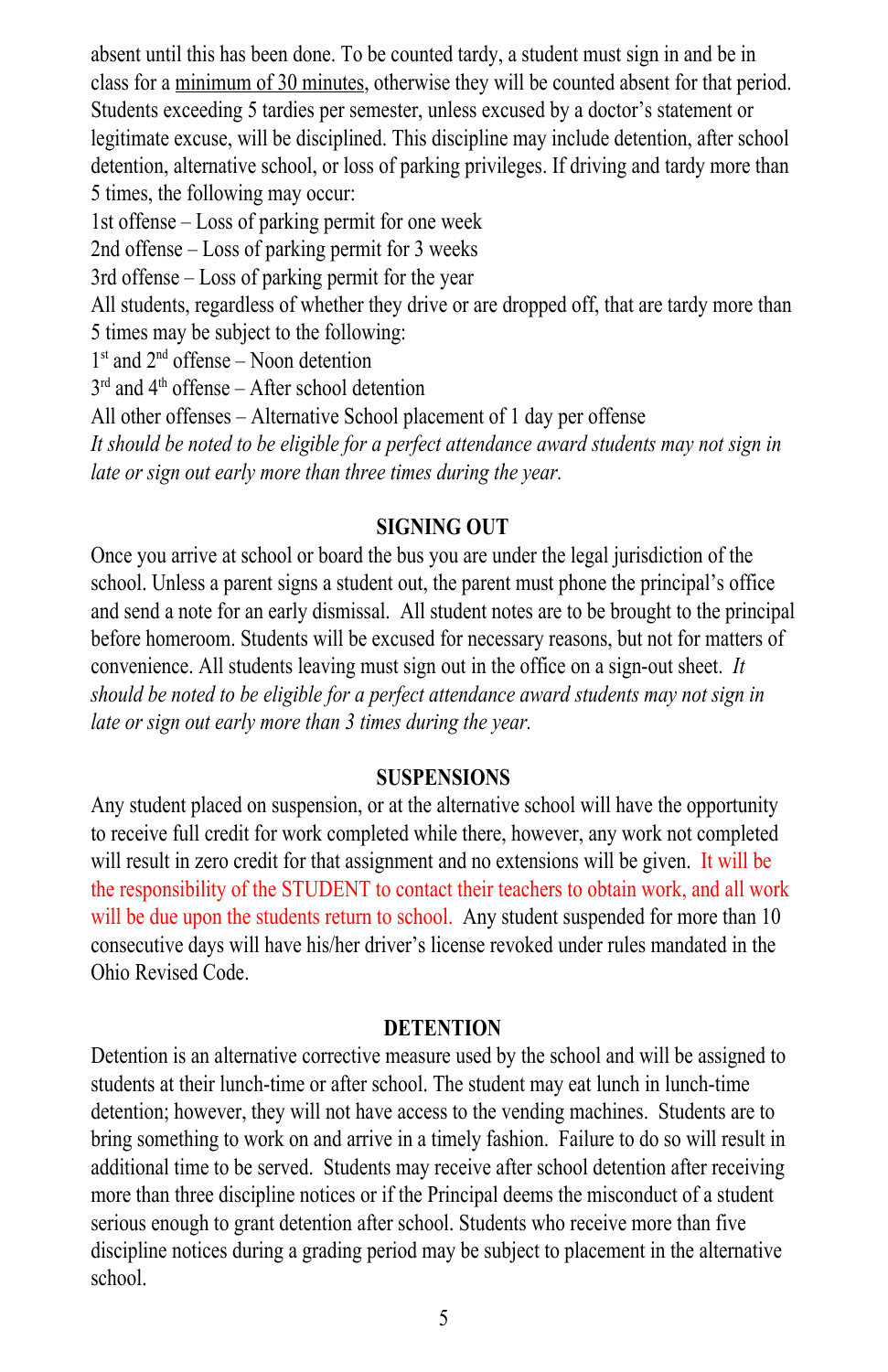#### **FIGHTING FIGHTING**

Students involved in a physical confrontation with another student on the school premises Students involved in a physical confrontation with another student on the school premises or buses will be subject to a five (5) day suspension at discretion of building principal or or buses will be subject to a five (5) day suspension at discretion of building principal or transportation director for the first offense, or placement in the Alternative School. A transportation director for the first offense, or placement in the Alternative School. A second offense of fighting will be dealt with by a further 5-10 day suspension, or second offense of fighting will be dealt with by a further 5-10 day suspension, or placement in the Alternative School. A third violation would result in a 10 day placement in the Alternative School. A third violation would result in a 10 day suspension and court action will be taken. Students that physically attack a student in suspension and court action will be taken. Students that physically attack a student in what may be considered by the principal as an assault will be subject to 5 what may be considered by the principal as an assault will be subject to 5 to 10 days out of school suspension, placement at the alternative school for 5 to 10 days, and/or court action. Assault or threatened assault with a weapon will result in a 10 day and/or court action. Assault or threatened assault with a weapon will result in a 10 day suspension and court action. Parents should accompany the student on their return to suspension and court action. Parents should accompany the student on their return to school following a suspension for assault.

school following a suspension for assault.<br>Students should note that in this policy we are taking the stance that fighting at school is a completely **unacceptable** form of social behavior. **No excuses** will justify a student a completely **unacceptable** form of social behavior. No excuses will justify a student<br>participating in a fight at school. Students involved in retaliation are subject to the same penalties as listed above. An individual whose deliberate behavior directly leads to a fight<br>between other parties shall be considered a participant. between other parties shall be considered a participant.

#### **APPEAL PROCEDURE APPEAL PROCEDURE**

It should be noted that students will be given every opportunity to present an explanation It should be noted that students will be given every opportunity to present an explanation of their behavior before any disciplinary action is taken. At times an action taken by the of their behavior before any disciplinary action is taken. At times an action taken by the school may be disputed, misunderstood or incorrect. In such cases each student has the school may be disputed, misunderstood or incorrect. In such cases each student has the right to appeal these decisions, provided they are accompanied by his/her parents or right to appeal these decisions, provided they are accompanied by his/her parents or guardians, and shall be made in the following sequence: 1. Building principal; 2. Local guardians, and shall be made in the following sequence: 1. Building principal; 2. Local superintendent; 3. If the complainant is not satisfied with the decision of the Superintendent, they may appeal to the Board of Education or its designee. The decision Superintendent, they may appeal to the Board of Education or its designee. The decision of the Board of Education or its designee may be appealed to the Court of Common<br>Pleas. Alternative School placements may not be appealed to court. Pleas. Alternative School placements may not be appealed to court.

#### **CONDUCT CONDUCT**

Students are to address all staff members (eg. Teachers, Administrators, Kitchen Staff, Students are to address all staff members (eg. Teachers, Administrators, Kitchen Staff,<br>Custodians, Substitutes, Bus Drivers, Aides, etc.) in a respectful manner. Disrespectful mannerisms and obscene gestures will not be tolerated. **Additionally, this is official** mannerisms and obscene gestures will not be tolerated. **Additionally, this is official notice that students DO NOT have permission to use pictures, names, or likenesses notice that students DO NOT have permission to use pictures, names, or likenesses of staff members for personal use or for any student internet or social media of staff members for personal use or for any student internet or social media site/account. site/account.**

The following acts of misconduct may result in detention, after school detention, The following acts of misconduct may result in detention, after school detention, suspension, expulsion, or placement in the Alternative School **–** depending on the suspension, expulsion, or placement in the Alternative School **–** depending on the severity of the infraction. severity of the infraction.

**1**. Disturbing or interfering with normal school activities whether it is curricular or **1** extracurricular. extracurricular.

2. Vandalism of school property.

- 3. Failure to accept other forms of discipline. 2. Vandalism of school property.3. Failure to accept other forms of discipline.
- 4. Failure to regard repeated requests, directions, or commands by the staff or principal. 4. Failure to regard repeated requests, directions, or commands by the staff or principal.6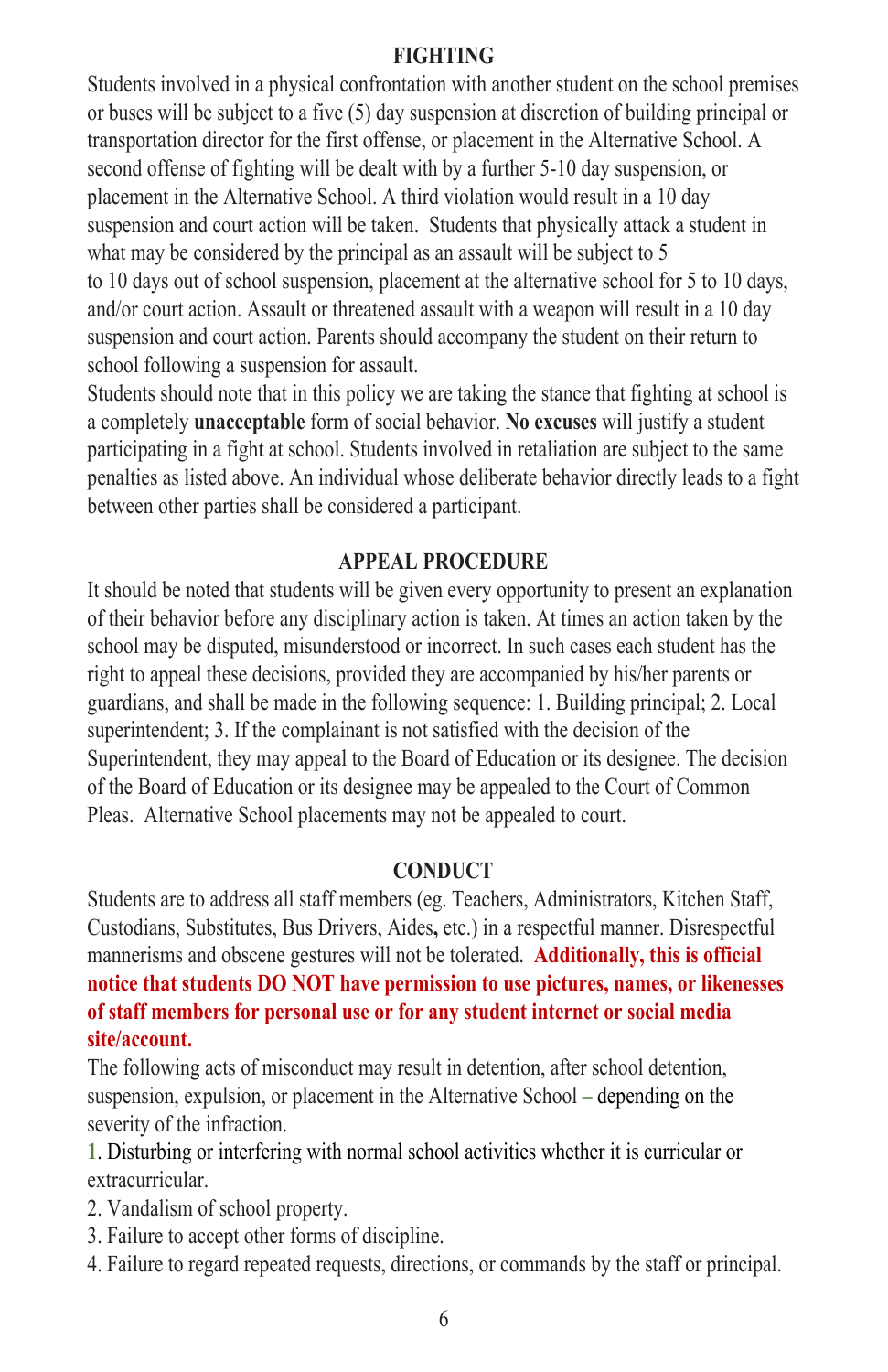5. Assault on school employees, students, or other persons on school premises, while in 5. Assault on school employees, students, or other persons on school premises, while in the custody and control of the school, or in the course of a school related activity. the custody and control of the school, or in the course of a school related activity.

6. Use of profanity or vulgar language. 6. Use of profanity or vulgar language.

7. Public display of affection. 7. Public display of affection.

8. Misconduct on the school bus as this constitutes being on school property and in 8. Misconduct on the school bus as this constitutes being on school property and in school custody. school custody.

9. Truancy and/or skipping class. 9. Truancy and/or skipping class.

10. Theft. 10. Theft.

11. Unreasonable personal contact and any unacceptable sexual behavior. 11. Unreasonable personal contact and any unacceptable sexual behavior.

12. Pushing or shoving in hall. Keep your voice at a conversational tone. 12. Pushing or shoving in hall. Keep your voice at a conversational tone.

13. Cheating on tests, assignments, or projects. 13. Cheating on tests, assignments, or projects.

14. Sexual Harassment: "verbal or physical harassment or unwanted touching". 14. Sexual Harassment: "verbal or physical harassment or unwanted touching".

15. Explosives or deadly weapons. 15. Explosives or deadly weapons.

16. Use, possession, transmission, sale, attempt to possess or sell drugs, drug 16. Use, possession, transmission, sale, attempt to possess or sell drugs, drug paraphernalia, alcohol, tobacco, or "look alike". paraphernalia, alcohol, tobacco, or "look alike".

17. Violation of Symmes Valley School District's "Zero Tolerance Policy". 17. Violation of Symmes Valley School District's "Zero Tolerance Policy".

18. Repeated violations of the Code of Conduct or gross misconduct will result in 18. Repeated violations of the Code of Conduct or gross misconduct will result in additional disciplinary action. additional disciplinary action.

19. Harassing, intimidating or bullying another student or staff member. (See definition 19. Harassing, intimidating or bullying another student or staff member. (See definition below) below)

20. Use of headphones or earbuds in hallways (this constitutes a safety issue). 20. Use of headphones or earbuds in hallways (this constitutes a safety issue).

### **HARASSMENT/INTIMIDATION/BULLYING HARASSMENT/INTIMIDATION/BULLYING**

The Symmes Valley Local School District will not tolerate any harassment, intimidation, The Symmes Valley Local School District will not tolerate any harassment, intimidation, or bullying of any student. or bullying of any student.

Definition of harassment, intimidation, or bullying: Any intentional written, verbal, or Definition of harassment, intimidation, or bullying: Any intentional written, verbal, or physical act that a student has exhibited toward another particular student more than once and the behavior both: and the behavior both:

1. Causes mental or physical harm to the student; 1. Causes mental or physical harm to the student;

2. Is sufficiently severe, persistent, or pervasive that creates an intimidating, threatening 2. Is sufficiently severe, persistent, or pervasive that creates an intimidating, threatening or abusive educational environment for the other student. or abusive educational environment for the other student.

If this occurs, the student should report this to a staff member, preferably a teacher or If this occurs, the student should report this to a staff member, preferably a teacher or principal. Parents or guardians of any student involved in a prohibited incident will be principal. Parents or guardians of any student involved in a prohibited incident will be notified to the extent permitted by law. The disciplinary procedure for any student guilty notified to the extent permitted by law. The disciplinary procedure for any student guilty of harassment, intimidation, or bullying, which shall not infringe on any student's rights, of harassment, intimidation, or bullying, which shall not infringe on any student's rights, will follow the code of conduct set forth in the Student Code of Conduct. will follow the code of conduct set forth in the Student Code of Conduct. A complete policy is available for viewing in the main office. A complete policy is available for viewing in the main office.

### **ZERO- TOLERANCE POLICY ZERO- TOLERANCE POLICY**

Students are expected to conduct themselves in such a way that they respect and consider Students are expected to conduct themselves in such a way that they respect and consider the rights of others. Students of the Symmes Valley School District must conform to the rights of others. Students of the Symmes Valley School District must conform to school regulations and accept directions from authorized school personnel. The Board of school regulations and accept directions from authorized school personnel. The Board of Education has "zero-tolerance" of violent, disruptive or inappropriate behavior, or Education has "zero-tolerance" of violent, disruptive or inappropriate behavior, or excessive truancy by its students. A student who fails to comply with established school rules or with any reasonable request made by school personnel on school property and/or rules or with any reasonable request made by school personnel on school property and/or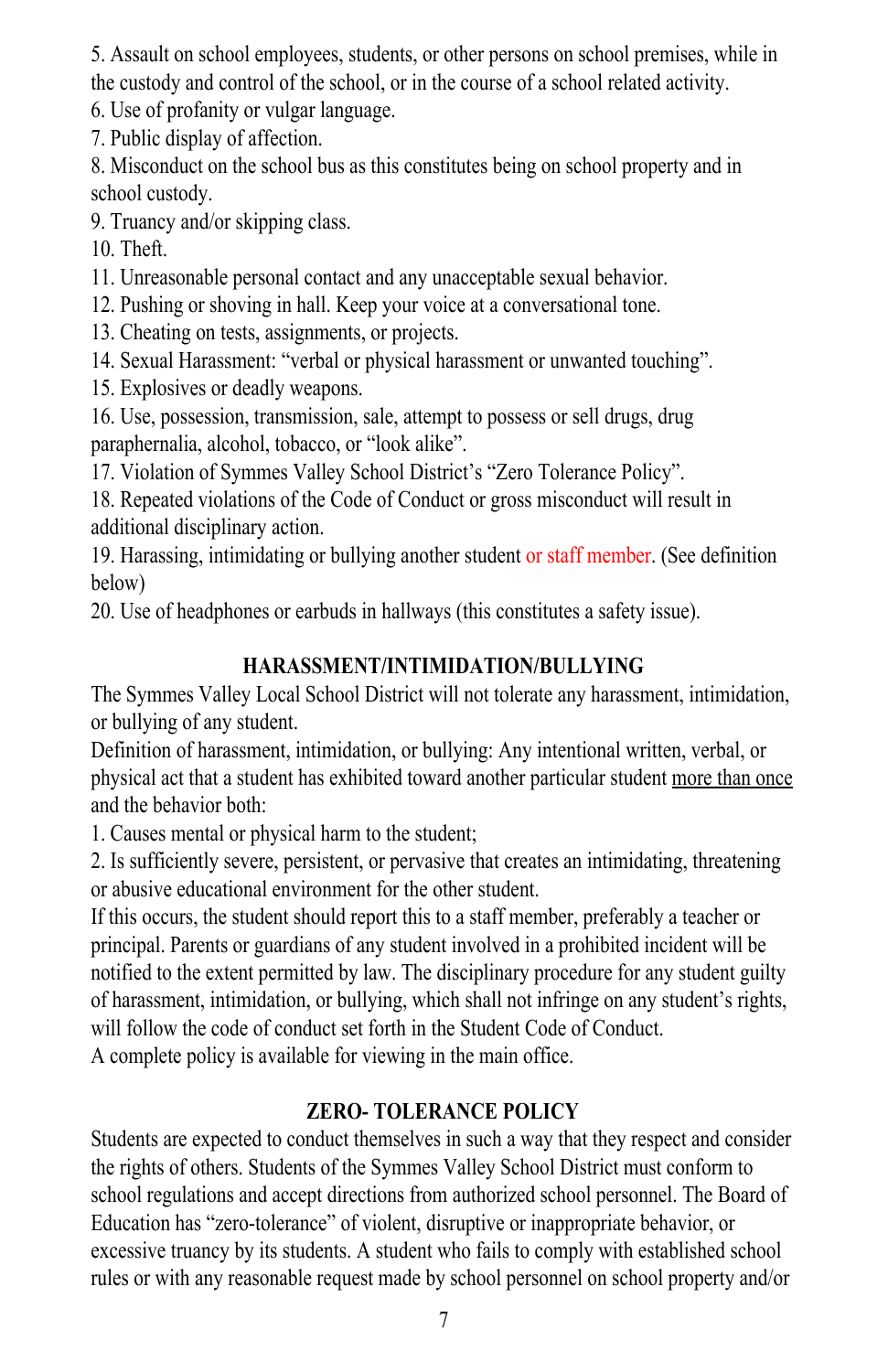at school-related events is subject to approved student discipline regulations. Students and parents annually receive, at the beginning of the school year or upon entering during the year, written information on the rules and regulations to which they are subject while in school or participating in any school-related activity or event. The information includes the types of conduct which are subject to suspension or expulsion from school or other forms of disciplinary action. The Board of Education directs the administration to make all students aware of the student code of conduct and the fact that any violation of the student code of conduct is punishable. at school-related events is subject to approved student discipline regulations. Students<br>and parents annually receive, at the beginning of the school year or upon entering during<br>the year, written information on the rules

If a student violates this policy or the code of conduct, school personnel, students, or parents should report the student to the administrator. The administration cooperates in any prosecution pursuant to the criminal laws of the State of Ohio and local ordinances. The Student Code of Conduct is made available to students and parents and is posted in a central location within the building.

#### **NON-DISCRIMINATION POLICY STATEMENT**

Symmes Valley School District complies with federal laws and practices the concept of non-discrimination in all areas of human and personal relations. Symmes Valley High School does not discriminate on the basis of race, color, sex, handicap, political affiliation, religion or admissions, education policies, curriculum, selection of textbooks, scholarships and loan programs, educational opportunities and employment.

#### **SEXUAL HARASSMENT POLICY OF SYMMES VALLEY SCHOOL DISTRICT**

The Symmes Valley School District is committed to eliminating and preventing sexual harassment and dating violence from all schools and facilities. Sexual harassment is improper, immoral, illegal, and will not be tolerated within the district. This policy is implemented to inform both students and personnel as to what sexual harassment is and what procedures are to be followed in dealing with sexual harassment within the district.

#### **DEFINITION OF HARASSMENT**

Ohio and federal laws define sexual harassment as unwanted sexual advances, or unwanted visual, verbal, or physical conduct of a sexual nature. Such offensive behavior includes, but is not limited to the following:

1. Unwanted sexual advances, including propositioning, repeatedly asking someone out for a date after it is clear that the person is not interested.

2. Explicitly or implicitly offering employment benefits in exchange for sexual favors. 2. Explicitly or implicitly offering employment benefits in exchange for sexual favors.

3. Making or threatening reprisals after a negative response to sexual advances.

4. Non-verbal conduct: leering, making sexual gestures, displaying sexually suggestive objects, pictures, cartoons, or posters.

5. Verbal conduct: making or using derogatory comments, epithets, slurs, or jokes, making sexually based remarks about another person's or one's own body.

6. Verbal abuse of sexual nature, graphic verbal commentaries about an individual's body, sexually degrading words used to describe an individual, suggestive or obscene body, sexually degrading words used to describe an individual, suggestive or obsceneletters, notes or invitations.

7. Physical conduct: touching, assault, impeding or blocking movement. This sexual harassment policy is intended to protect against sexual harassment before it becomes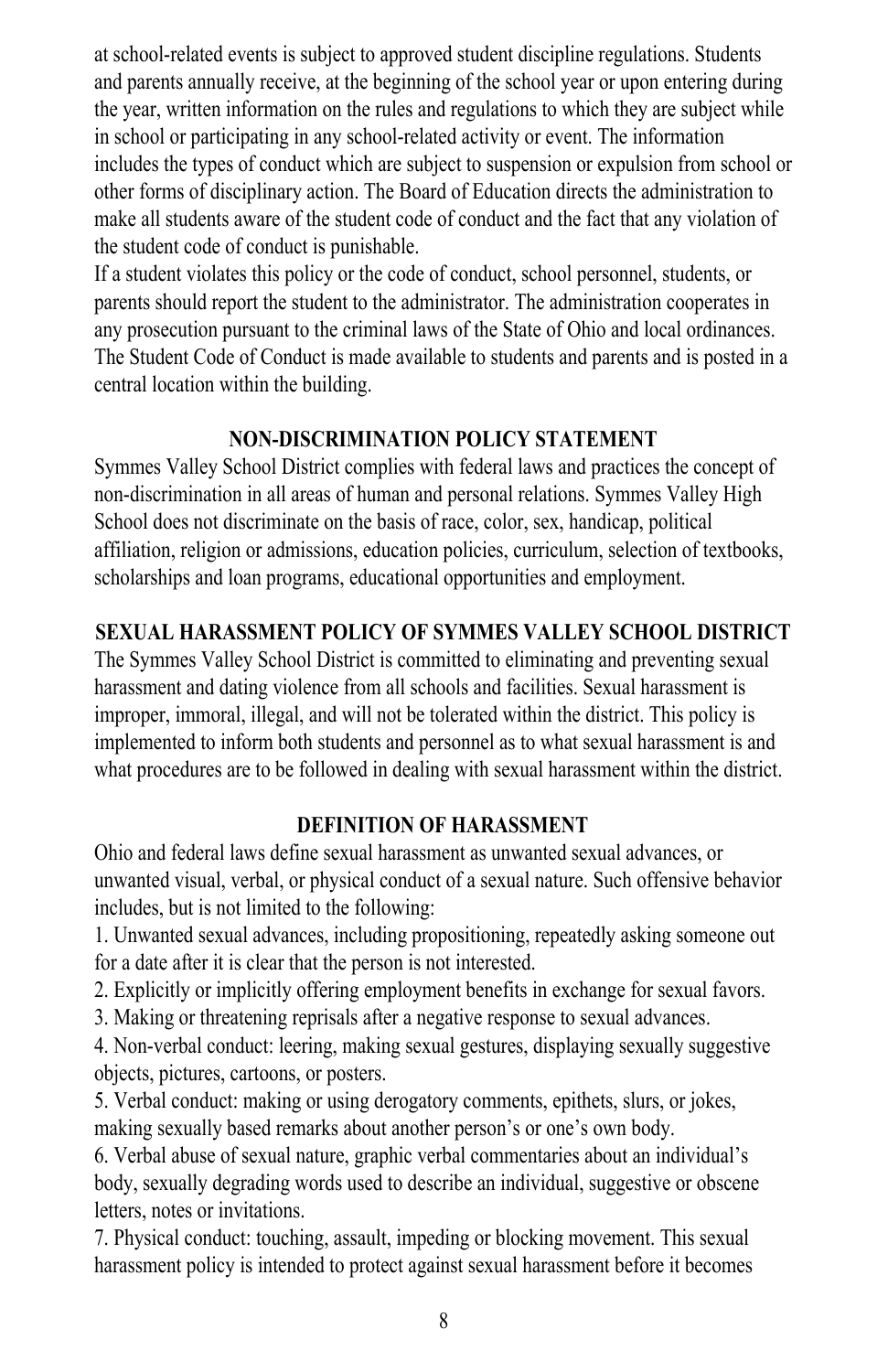actionable sexual harassment. The term "sexual harassment" is intended to mean sexual actionable sexual harassment. The term "sexual harassment" is intended to mean sexual harassment in the broadest meaning of that term in current popular as well as legal usage. harassment in the broadest meaning of that term in current popular as well as legal usage. 8. If you feel uncomfortable or embarrassed by the sexual content of a situation, 8. If you feel uncomfortable or embarrassed by the sexual content of a situation, immediately tell a teacher, guidance counselor, or administrator about the situation. immediately tell a teacher, guidance counselor, or administrator about the situation.

#### **DANGEROUS WEAPONS DANGEROUS WEAPONS**

Ohio Revised Code Section 2923.122 makes it a felony for any person to knowingly Ohio Revised Code Section 2923.122 makes it a felony for any person to knowingly convey, attempt to convey or possess any deadly weapon or dangerous ordnance onto or convey, attempt to convey or possess any deadly weapon or dangerous ordnance onto or on any property owned by or controlled by, or to any activity held under the auspices of, a school. a school.

The Symmes Valley Board of Education is committed to providing the students of The Symmes Valley Board of Education is committed to providing the students of Symmes Valley with an educational environment which is free of the dangers of firearms Symmes Valley with an educational environment which is free of the dangers of firearms and other dangerous weapons in the schools. and other dangerous weapons in the schools.

The definition of a firearm shall include any weapon (including a starter gun) which will The definition of a firearm shall include any weapon (including a starter gun) which will or is designed to or may readily be converted to expel a projectile by action of an explosive: The frame or receiver of any such weapon; Any firearm muffler or firearm explosive: The frame or receiver of any such weapon; Any firearm muffler or firearm silencer; Or any destructive device (as defined in 18 U.S.C.A. section 921-924.), which silencer; Or any destructive device (as defined in 18 U.S.C.A. section 921-924.), which includes but is not limited to any explosive, incendiary, or poisonous gas: bomb, grenade, includes but is not limited to any explosive, incendiary, or poisonous gas: bomb, grenade, or rocket having a propellant charge of more than four ounces, missile having an explosive or incendiary charge of more than one-quarter ounce, mine or device similar to any of the described above. Students are prohibited from bringing a firearm on school any of the described above. Students are prohibited from bringing a firearm on school property, in a school vehicle or to any school-sponsored activity; the superintendent shall property, in a school vehicle or to any school-sponsored activity; the superintendent shall expel this student from school for a period of one calendar year. Any such expulsion shall expel this student from school for a period of one calendar year. Any such expulsion shall extend, as necessary, into the school year following the school year in which the incident occurred. The superintendent may grant an expulsion reduction after fully investigating occurred. The superintendent may grant an expulsion reduction after fully investigating the circumstances surrounding the possession of the firearm or dangerous weapon. the circumstances surrounding the possession of the firearm or dangerous weapon. Reasons for reducing the penalty may include mitigating circumstances beyond the Reasons for reducing the penalty may include mitigating circumstances beyond the control of the pupil Threats of bodily harm, or loss of life, and unintentional possession control of the pupil Threats of bodily harm, or loss of life, and unintentional possession such as placement by another pupil. Any student expelled for weapons violations will be referred to the criminal justice system. A pupil or his parent, guardian, or custodian may referred to the criminal justice system. A pupil or his parent, guardian, or custodian may appeal the expulsion to the Board of Education or its designee. The pupil or his parent, appeal the expulsion to the Board of Education or its designee. The pupil or his parent, guardian or custodian may be represented in all such appeal proceedings and shall be guardian or custodian may be represented in all such appeal proceedings and shall be granted a hearing before the board or its designee. granted a hearing before the board or its designee.

#### **EXPULSION OF STUDENT FOR THREATS OF VIOLENCE EXPULSION OF STUDENT FOR THREATS OF VIOLENCE**

The superintendent is authorized to expel a student from school for a period not to exceed The superintendent is authorized to expel a student from school for a period not to exceed one year for making a threat of violence to a school building, its students, or to any one year for making a threat of violence to a school building, its students, or to any premises at which a school activity is occurring at the time of the threat. Any expulsion premises at which a school activity is occurring at the time of the threat. Any expulsion under this division extends, as necessary into the school year following the school year in under this division extends, as necessary into the school year following the school year in which the incident that gives rise to the expulsion takes place. Matters which might lead to a reduction of the expulsion period include: the student's mental and/or physical to a reduction of the expulsion period include: the student's mental and/or physical characteristics or conditions; the age of the student and its relevance to the punishment; the prior disciplinary history of the student; and/or the intent of the perpetrator.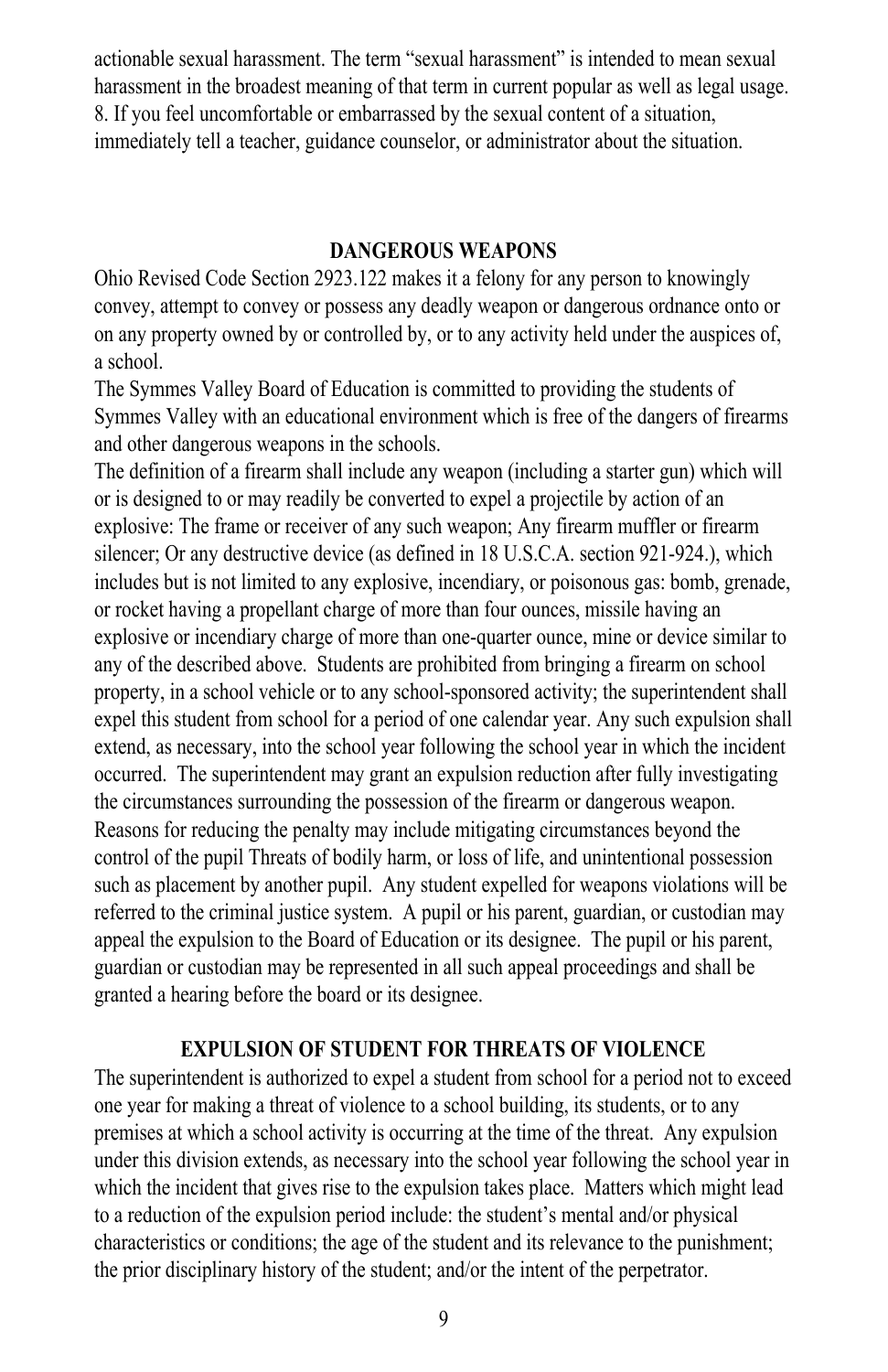#### **TOBACCO TOBACCO**

#### **(including "associated" products such as e-cigs, vapor based, synthetic, etc)**

Students will not be permitted to use or have in their possession any form of tobacco on school buses, on school grounds, or while attending a school sponsored event. Violation school buses, on school grounds, or while attending a school sponsored event. Violation of tobacco use rules will result in 3 days suspension or 3 day placement in the Alternative School. Repeated offenders will be dealt with by the possibility of court action, School. Repeated offenders will be dealt with by the possibility of court action, placement in the Alternative School, or additional suspension.

#### **BOOK BAGS and ACCESSORIES**

Backpacks, book bags or book satchels are not permitted. Purses may be used, but must Backpacks, book bags or book satchels are not permitted. Purses may be used, but must be no larger than/or about the size of a piece of notebook paper, and around 5 inches be no larger than/or about the size of a piece of notebook paper, and around 5 inches<br>thick. If a purse is large enough to carry books, then it is considered a book bag.

#### **DRESS CODE**

Students and their parents are responsible for the students' proper dress and appearance while at school**.** The handbook committee has taken into consideration the community values and pride in the formulation of this section for dress code and appearance. It is not our intention to limit the self-expression of our students as they grow and mature, however we feel it is our duty to uphold the high standards of the Symmes Valley however we feel it is our duty to uphold the high standards of the Symmes Valley community. Additionally, any dress or appearance that interferes with the health, safety, or educational opportunity of students will be prohibited. Students must maintain their or educational opportunity of students will be prohibited. Students must maintain their personal appearance and hygiene so as not to disrupt the educational process by distracting others within the school environment. The following are examples of dress distracting others within the school environment. The following are examples of dress code violations: Students and their parents are responsible for the students' proper dress and appearance while at school. The handbook committee has taken into consideration the community values and pride in the formulation of this sectio

1. All tops must have material/strap that is as wide as the narrow measurement of a 1. All tops must have material/strap that is as wide as the narrow measurement of a standard Ohio driver's license or standard credit card (which at the time of publication is  $2 \frac{1}{8^{\text{th}}}$  or 54 mm). Shirts with the side(s) out, low sides, have open backs, excessively low neck lines, do not overlap the pants, or are made of see through material that may reveal undergarments are not permitted

2. Shorts or skirts**/**dresses must be of the following length:

undergarments are not permitted<br>
2. Shorts or skirts/dresses must be of the following length:<br>
Shorts – can be no shorter than the length of a standard dollar bill (which is approximately 6 1/8 inches, or 15 ½ cm long) from the top of the knee; holes in pants that are above the knee are not permitted to exceed these measurements. pants that are above the knee are not permitted to exceed these measurements. Skirts/dresses – the shortest part can be no shorter than the length of a standard Ohio driver's license or standard credit card (which at the time of publication is 3 Ohio driver's license or standard credit card (which at the time of publication is 3  $3/8<sup>th</sup>$  or 85 mm) from the top of the knee

3. Unnaturally colored (e.g. Pink, Green, Blue, etc) or groomed hair (subtle color accents 3. Unnaturally colored (e.g. Pink, Green, Blue, etc) or groomed hair (subtle color accents may be allowed – decisions made by the administration are final)

4. Pajama pants, bicycle shorts,or excessively saggy or baggy pants. Athletic type pants, 4. Pajama pants, bicycle shorts,or excessively saggy or baggy pants. Athletic type pants, tights, leggings, etc. are only permitted provided the students backside is covered

tights, leggings, etc. are only permitted provided the students backside is covered<br>5. Visible body piercings (including tongue piercings) other than the ears **or a small stud nose piercing nose piercing**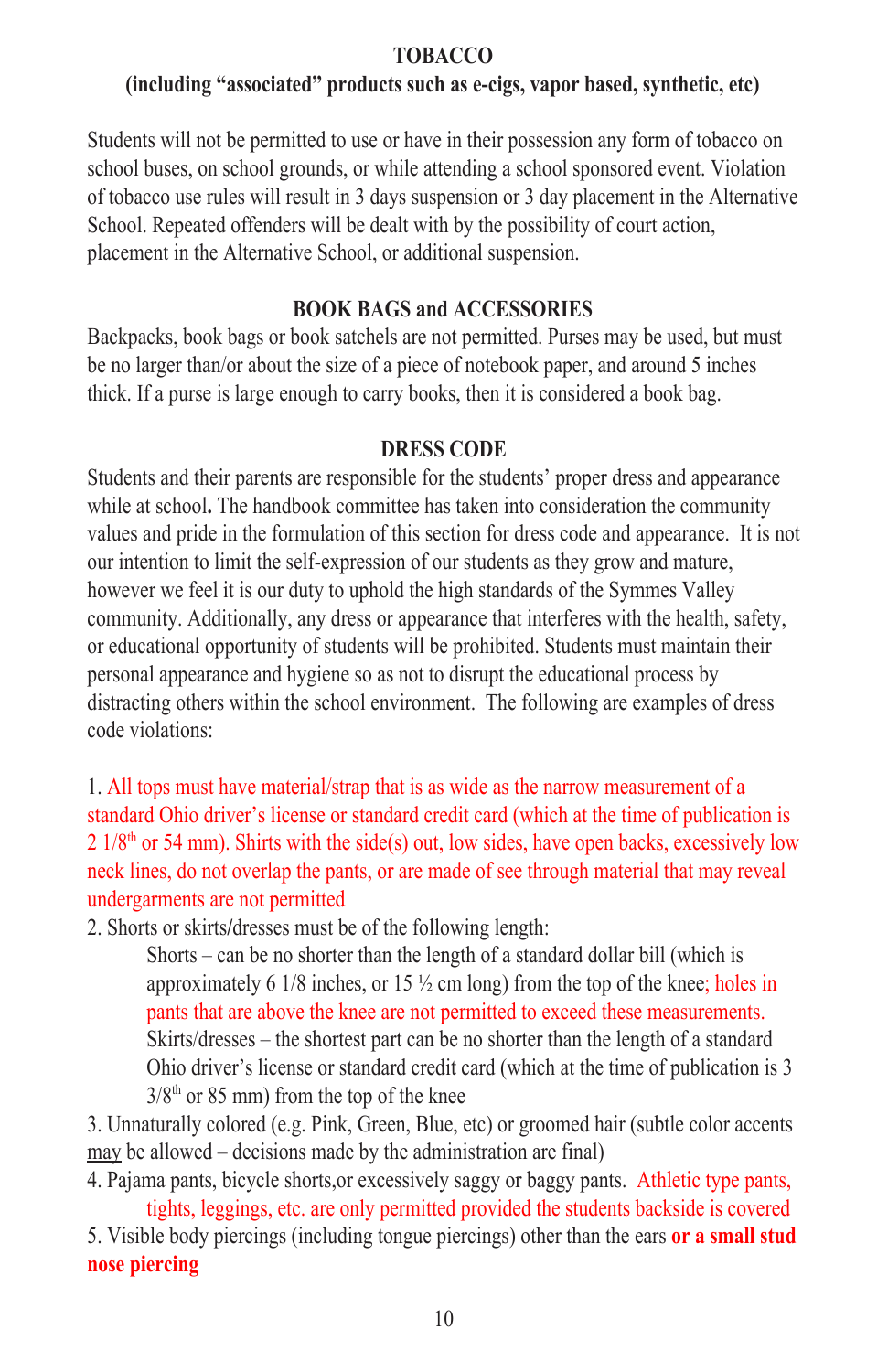- 6. Obscene or sexually suggestive clothing, patches, or emblems either stated or implied, 6. Obscene or sexually suggestive clothing, patches, or emblems either stated or implied, as well as any advertisement for tobacco or alcohol as well as any advertisement for tobacco or alcohol
- 7. The wearing of hats, hoods**,** bandanas, sunglasses, or other head coverings in the 7. The wearing of hats, hoods**,** bandanas, sunglasses, or other head coverings in the building building
- 8. Tattoos that are obscene, sexually suggestive, or depict illegal substances or acts must 8. Tattoos that are obscene, sexually suggestive, or depict illegal substances or acts must be covered be covered

Any student not abiding by the dress code rules will not be permitted to attend classes at Any student not abiding by the dress code rules will not be permitted to attend classes at Symmes Valley High School until the item in question has been addressed. The Symmes Valley High School until the item in question has been addressed. The following consequences may also occur as a result of a dress code violation: following consequences may also occur as a result of a dress code violation:

- 1st Offense Warning 1st Offense Warning
- 2nd Offense In school detention 2nd Offense In school detention
- 3rd Offense Call home / In-school detention 3rd Offense Call home / In-school detention
- 4th Offense After School detention 4th Offense After School detention
- 5th Offense Alternative School 5th Offense Alternative School

### **ACADEMIC DISHONESTY/CHEATING/PLAGIARISM ACADEMIC DISHONESTY/CHEATING/PLAGIARISM**

Academic dishonesty/cheating/plagiarism are defined for the purposes of this handbook Academic dishonesty/cheating/plagiarism are defined for the purposes of this handbook as: as:

- 1. Knowingly providing or receiving information during a test 1. Knowingly providing or receiving information during a test
- 2. Knowingly providing or using unauthorized assistance on a course 2. Knowingly providing or using unauthorized assistance on a course assignment. assignment.
- 3. Possessing unauthorized materials during a test. 3. Possessing unauthorized materials during a test.
- 4. Submitting plagiarized work for an academic requirement. 4. Submitting plagiarized work for an academic requirement.
- 5. Copying of another students work. 5. Copying of another students work.
- 6. Alteration of grades or marks by the student in an effort to change the 6. Alteration of grades or marks by the student in an effort to change the earned grade or credit. earned grade or credit.
- 7. Giving answers to another student for an assignment or test 7. Giving answers to another student for an assignment or test
- 8. Presenting the work of another student as his/her own. 8. Presenting the work of another student as his/her own.
- 9. Providing the questions or answers on a test to other students. 9. Providing the questions or answers on a test to other students.

Individuals determined to be in violation of the above policy will be subject to the Individuals determined to be in violation of the above policy will be subject to the following consequences: following consequences:

<sup>1st</sup> offense: Grade of 0 (zero) on that assignment/test/project, 2 days noon detention, and parental contact by the teacher. parental contact by the teacher.

2nd offense: Grade of 0 (zero) on the assignment/test/project 1 day after school detention 2nd offense: Grade of 0 (zero) on the assignment/test/project 1 day after school detention and conference with teacher, parents, and principal. and conference with teacher, parents, and principal.

### **DRIVING/PARKING POLICY DRIVING/PARKING POLICY**

There is no guarantee that students holding a valid driver's license will be issued a There is no guarantee that students holding a valid driver's license will be issued a parking spot. Every attempt will be made to grant that privilege to students beginning parking spot. Every attempt will be made to grant that privilege to students beginning with upper classemen until all available spots are filled. Students will park in assigned with upper classemen until all available spots are filled. spaces. One warning will be given and then the parking privileges will be revoked. spaces. One warning will be given and then the parking privileges will be revoked.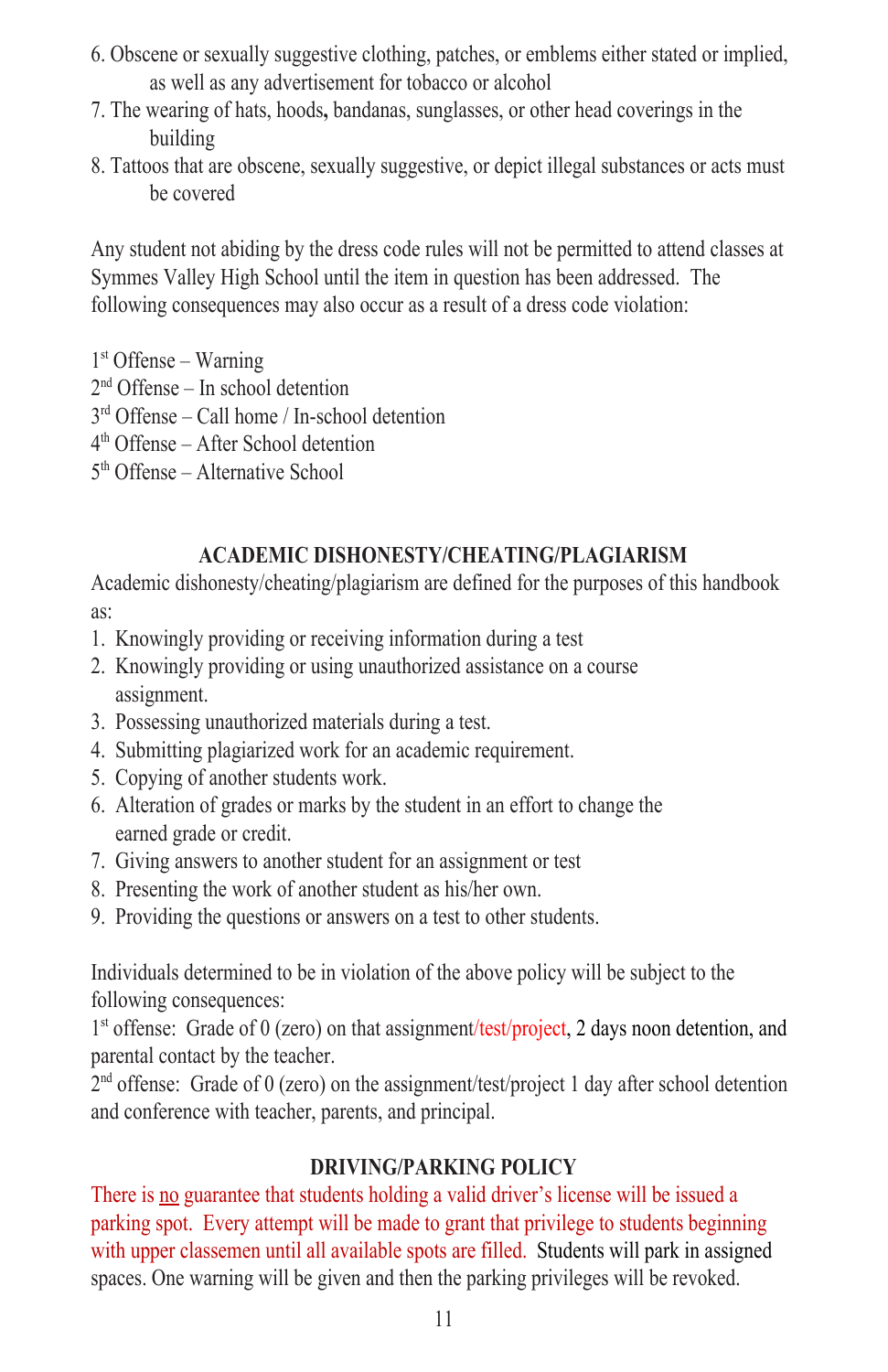Students who are tardy and drive to school may have parking privileges revoked. See the Students who are tardy and drive to school may have parking privileges revoked. See the "Sign In" section for details. Any student suspended from school for any board "Sign In" section for details. Any student suspended from school for any board acceptable offense will forfeit his/her driving permit. Students acceptable offense will forfeit his/her driving permit. Students

driving to school must park and enter the school immediately unless an extra-curricular driving to school must park and enter the school immediately unless an extra-curricular activity is involved. Also, students must leave the school grounds as soon as the buses activity is involved. Also, students must leave the school grounds as soon as the buses leave unless staying for an extra-curricular activity. While on school owned property, leave unless staying for an extra-curricular activity. While on school owned property, speeding, spinning tires, vandalism, littering, tardiness, reckless operation will forfeit speeding, spinning tires, vandalism, littering, tardiness, reckless operation will forfeit your parking privileges. your parking privileges.

Students are not permitted to ride home with other students without written permission of Students are not permitted to ride home with other students without written permission of their parents and permission by the office. Any driver in violation of transporting a their parents and permission by the office. Any driver in violation of transporting a student, who has not received permission, will forfeit their driving privileges. Symmes student, who has not received permission, will forfeit their driving privileges. Symmes Valley Local School District will not be responsible for, or assume any liability for, Valley Local School District will not be responsible for, or assume any liability for, driving students who arrive on campus before 7:30. Students who drive may not leave driving students who arrive on campus before 7:30. Students who drive may not leave the school grounds before all buses have left the high school. Once students arrive, they the school grounds before all buses have left the high school. Once students arrive, they will not be permitted to leave the premises unless they have written permission from the will not be permitted to leave the premises unless they have written permission from the office. office.

### **EXTRACURRICULAR/CO-CURRICULAR/ATHLETIC ELIGIBILITY EXTRACURRICULAR/CO-CURRICULAR/ATHLETIC ELIGIBILITY**

Any student absent from school may not be permitted to participate in any Any student absent from school may not be permitted to participate in any extracurricular**/**co-curricular activity that day unless the principal's permission is given. extracurricular**/**co-curricular activity that day unless the principal's permission is given. The student must attend school the entire day to be eligible for participation. Any student The student must attend school the entire day to be eligible for participation. Any student that signs in late or out early without prior approval or emergency circumstances will be that signs in late or out early without prior approval or emergency circumstances will be subject to a reduction or loss of participation in games, contests, or activities. subject to a reduction or loss of participation in games, contests, or activities. Additionally, students will be expected to abide by the Student Athlete Code of Conduct. Additionally, students will be expected to abide by the Student Athlete Code of Conduct. Grades 9-12 Eligibility for student athletes - a student must have passing grades in a Grades 9-12 Eligibility for student athletes - a student must have passing grades in a minimum of five  $(5)$  one credit courses, no more than 1 (one) F, and a G.P.A. of 1.85 in the grading period. The eligibility of any student continues until the start (morning) of the the grading period. The eligibility of any student continues until the start (morning) of the 5th school day of the next grading period. Any student placed at the Alternative School 5th school day of the next grading period. Any student placed at the Alternative School may not participate in a game, contest, or extracurricular activity. Any student suspended may not participate in a game, contest, or extracurricular activity. Any student suspended out of school may not play or practice in any extracurricular game, contest, or activity. out of school may not play or practice in any extracurricular game, contest, or activity.

#### **DRUGS AND ALCOHOL DRUGS AND ALCOHOL**

No student while on school owned properties or while attending a school function shall No student while on school owned properties or while attending a school function shall have possession, be under the influence or demonstrate evidence of consumption, or have possession, be under the influence or demonstrate evidence of consumption, or traffic any drug of abuse or alcoholic beverage. Smoking of electronic cigarettes, "vapor traffic any drug of abuse or alcoholic beverage. Smoking of electronic cigarettes, "vapor devices", and other substitute forms of cigarettes whether they contain nicotine or not, are also prohibited. also prohibited.

Definitions: Definitions:

A. Student- any person enrolled in Symmes Valley Local School A. Student- any person enrolled in Symmes Valley Local School

B. Drug of abuse - any narcotic, barbiturate, amphetamine, hallucinogen, intoxicant, or B. Drug of abuse - any narcotic, barbiturate, amphetamine, hallucinogen, intoxicant, or any alcoholic beverage. any alcoholic beverage.

C. Sale - includes barter, exchange, gift, or offer thereof and each such transaction made C. Sale - includes barter, exchange, gift, or offer thereof and each such transaction made by any person. by any person.

D. Dispense - means, sell, distribute, leave with, give away, dispose of, or deliver. Any D. Dispense - means, sell, distribute, leave with, give away, dispose of, or deliver. Any student while on school property or while attending a school function found to be in student while on school property or while attending a school function found to be in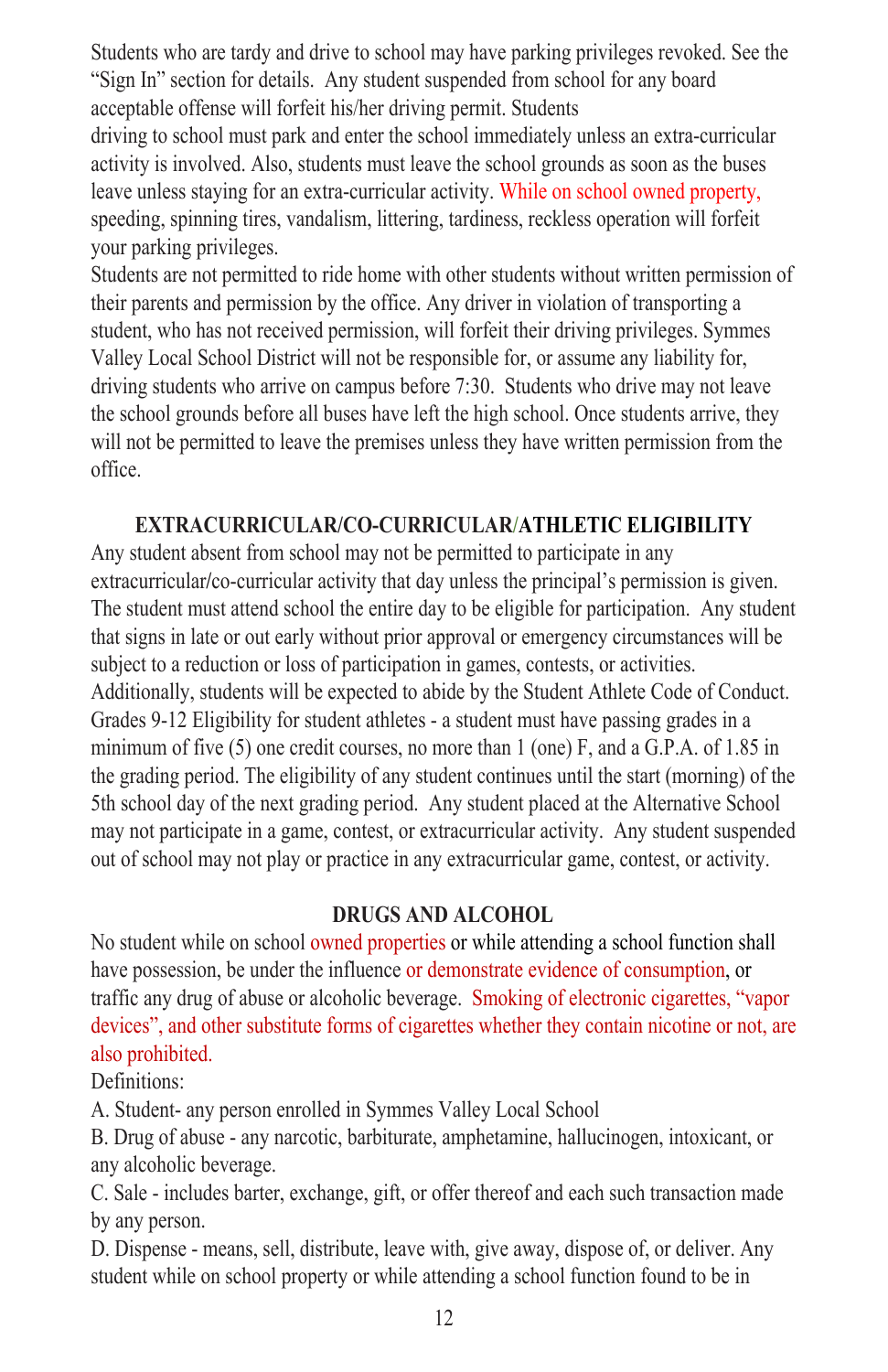possession, sale, or use of any drug of abuse shall be suspended from school not to possession, sale, or use of any drug of abuse shall be suspended from school not to exceed 10 school days with possible referral to the county court. Possession of an exceed 10 school days with possible referral to the county court. Possession of an excessive amount of alcohol or drugs for the apparent purpose of distribution or excessive amount of alcohol or drugs for the apparent purpose of distribution or circulation may be dealt with more severely. circulation may be dealt with more severely.

E. Possession of drug paraphernalia will also be subject to suspension, alternative school, E. Possession of drug paraphernalia will also be subject to suspension, alternative school, and/or court action. and/or court action.

Drug dogs supervised by the Lawrence County Sheriff's Department may conduct Drug dogs supervised by the Lawrence County Sheriff's Department may conduct random searches on school property. random searches on school property.

#### **MEDICATION POLICY MEDICATION POLICY**

Medication will be given at school with permission from the parent for short-term Medication will be given at school with permission from the parent for short-term situations and permission from the parent and physician for a long-term situation. A situations and permission from the parent and physician for a long-term situation. A special medication form must be obtained from the school. special medication form must be obtained from the school.

Medication brought to school must be in proper containers, labeled by the pharmacist or Medication brought to school must be in proper containers, labeled by the pharmacist or physician. Medications are not permitted to be given if the medication form is not filled physician. Medications are not permitted to be given if the medication form is not filled out and the medication is not in a proper container. No medication, including over the out and the medication is not in a proper container. No medication, including over the counter, may be in a student's possession while at school. With the permission of a school official, specific items (such as "Epi Pens, or inhalers) may be in the students school official, specific items (such as "Epi Pens, or inhalers) may be in the students possession throughout the school day. possession throughout the school day.

#### **IMMUNIZATION REQUIREMENTS IMMUNIZATION REQUIREMENTS**

Fall 2016 Immunization Summary for School Attendance in Ohio as according to the Fall 2016 Immunization Summary for School Attendance in Ohio as according to the Ohio Department of Health: Ohio Department of Health:

- 1. Dtap/DT/Tdap/Td (Diptheria, Tetnus, and Pertussis): **Kindergarten** Four (4) or 1. Dtap/DT/Tdap/Td (Diptheria, Tetnus, and Pertussis): **Kindergarten** Four (4) or more doses of any combination, unless the fourth dose was given before the  $4<sup>th</sup>$  more doses of any combination, unless the fourth dose was given before the  $4<sup>th</sup>$ birthday, then a 5th dose is required. **Grades 1-12** Four (4) or more of Dtap or birthday, then a 5th dose is required. **Grades 1-12** Four (4) or more of Dtap or DT, or any combination. Three doses of Td or a combination of Td and Tdap is DT, or any combination. Three doses of Td or a combination of Td and Tdap is the minimum acceptable for children age seven (7) and up. **Grades 7-12** One (1) the minimum acceptable for children age seven (7) and up. **Grades 7-12** One (1) dose of Tdap vaccine must be administered prior to entry. dose of Tdap vaccine must be administered prior to entry.
- 2. Polio: **Grades K-6** Three (3) or more doses of IPV. The FINAL dose must be 2. Polio: **Grades K-6** Three (3) or more doses of IPV. The FINAL dose must be administered on or after the  $4<sup>th</sup>$  birthday regardless of the number of previous doses. **Grades 7-12** Three (3) or more doses of IPV or OPV. If the third dose of doses. **Grades 7-12** Three (3) or more doses of IPV or OPV. If the third dose of either series was received prior to the  $4<sup>th</sup>$  birthday, a fourth (4) dose is required.
- 3. MMR: **Grades K-12** Two (2) doses of MMR. Dose 1 must be administered on 3. MMR: **Grades K-12** Two (2) doses of MMR. Dose 1 must be administered on or after the first birthday. The second dose must be at least 28 days after dose 1. or after the first birthday. The second dose must be at least 28 days after dose 1.
- 4. HEPATITIS B: **Grades K-12** Three (3) doses of Hepatitis B. The second dose 4. HEPATITIS B: **Grades K-12** Three (3) doses of Hepatitis B. The second dose must be administered at least 28 days after the first dose. The  $3<sup>rd</sup>$  dose must be administered at least 28 days after the first dose. The  $3<sup>rd</sup>$  dose must be given at least 16 weeks after the first dose and at least 8 weeks after the  $2<sup>nd</sup>$  dose. Third dose must not be administered before age 24 weeks. Third dose must not be administered before age 24 weeks.
- 5. VARICELLA (Chicken Pox): **Grades K-6** Two (2) doses of varicella must be 5. VARICELLA (Chicken Pox): **Grades K-6** Two (2) doses of varicella must be administered prior to entry. Dose one  $(1)$  must be administered on or after the first birthday. The second dose should be administered at least three (3) months first birthday. The second dose should be administered at least three (3) months after dose one; however, if the second dose is administered at least 28 days after after dose one; however, if the second dose is administered at least 28 days after first dose, it is considered valid. **Grades 7-10** One (1) dose of varicella vaccine first dose, it is considered valid. **Grades 7-10** One (1) dose of varicella vaccine must be administered on or after the first birthday. must be administered on or after the first birthday.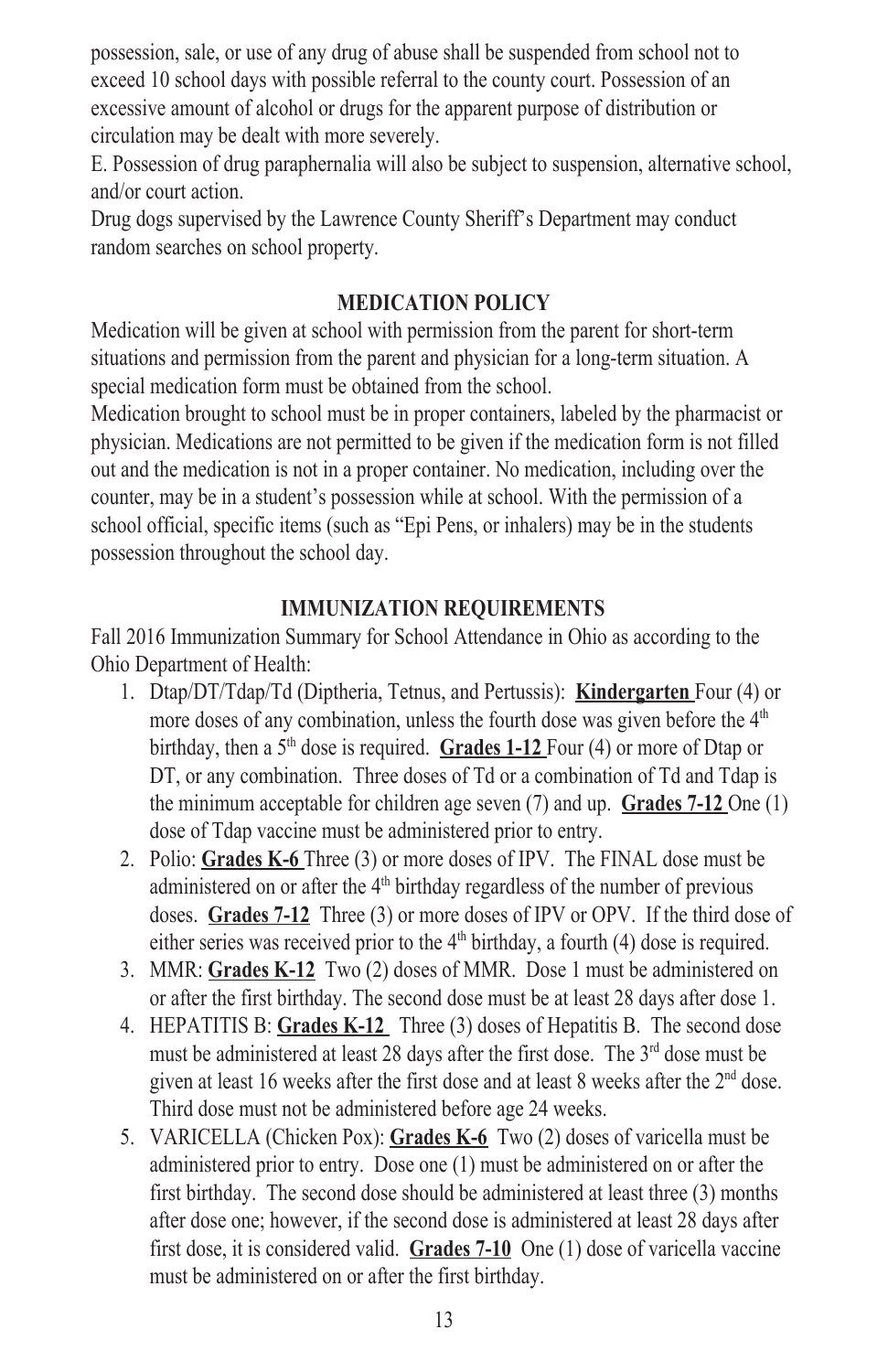**6.** MCV4 (Meningococcal): **Grade 7** One (1) dose of meningococcal (serogroup  $\overline{A}$ ,  $C$ ,  $W$ , and  $Y$ ) vaccine must be administered prior to entry to  $7<sup>th</sup>$  grade. Grade 12 Two (2) doses of meningococcal (serogroup A, C, W, and Y) **<u><b>vaccine**</u> **and the first doministered prior to entry. A minimum interval of at least 8** weeks between dose one and two is recommended. If the first dose of MCV4 was administered on or after the 16<sup>th</sup> birthday, a second dose is NOT **required.** These immunizations can be obtained from your primary health care primary health care primary health care provider or from the primary health care provider or from the primary health care provider or from the primary healt

These immunizations can be obtained from your primary health care provider or from the Lawrence County Health Department in Ironton, OH. Failure to complete or show **proof of the required immunizations will result in exclusion from school.**

#### LICE CONTROL POLICY

The school nurse will conduct periodic/random head checks. Anyone found to have  $\frac{1}{2}$  lice/nit will follow this policy:

1. Parent will be notified to pick up student. If unable to reach the parent, student will be removed from the classroom.

2. The following must be done in order for your child to return to school/classroom: a. The bus driver will be notified not to pick up the student. (If there is more than one child in the family, all must be brought to school. No one will be picked up by the bus.) Pick up will be resumed when notified by the principal.

 $\frac{1}{2}$ . The parent must bring the child to school to be checked by the school nurse.

c. Proof of treatment must be presented. (Box top, bottle label.)

d. Child must be nit (egg) free.

e. A student will be excused for only 1 absence because of lice. Any student missing more than 1 day will receive an unexcused absence.

#### **LOCKERS**  $\bf{A}$  students are to be independent of the issued a hall local property.

All students are to be issued a hall locker for their books, coats, and personal property. Lockers are under the ownership of the school and to ensure the safety of all students a random safety search will be conducted if there is reasonable suspicion of any item that make the students of the students or staff. Students are expected to keep their lockers properly would endanger the students or staff. Students are expected to keep their lockers properly locked at all times. Also, students are discouraged from sharing lockers

#### TEXTBOOKS

Our textbooks are provided by the local Board of Education and are school property s are labeled and loaned to the students. Books are labeled and loaned to the student at the start of the school year and returned to that teacher at the end or when a student withdraws. Pupils are expected to purchase their own pencils, paper, and other materials. Some wear is expected through proper use by the students, not neglect or mistreatment, he or she will expected through proper use by the students, not neglect or mistreatment, he or she will  $\frac{1}{2}$  be expected to pay for it. Books are not to be written in! If a student loses a book during the school year, no new book will be issued until that book is returned or paid for. Books issued to students are their responsibility to account for or pay for.

#### **ILLNESS OR INJURY DURING SCHOOL**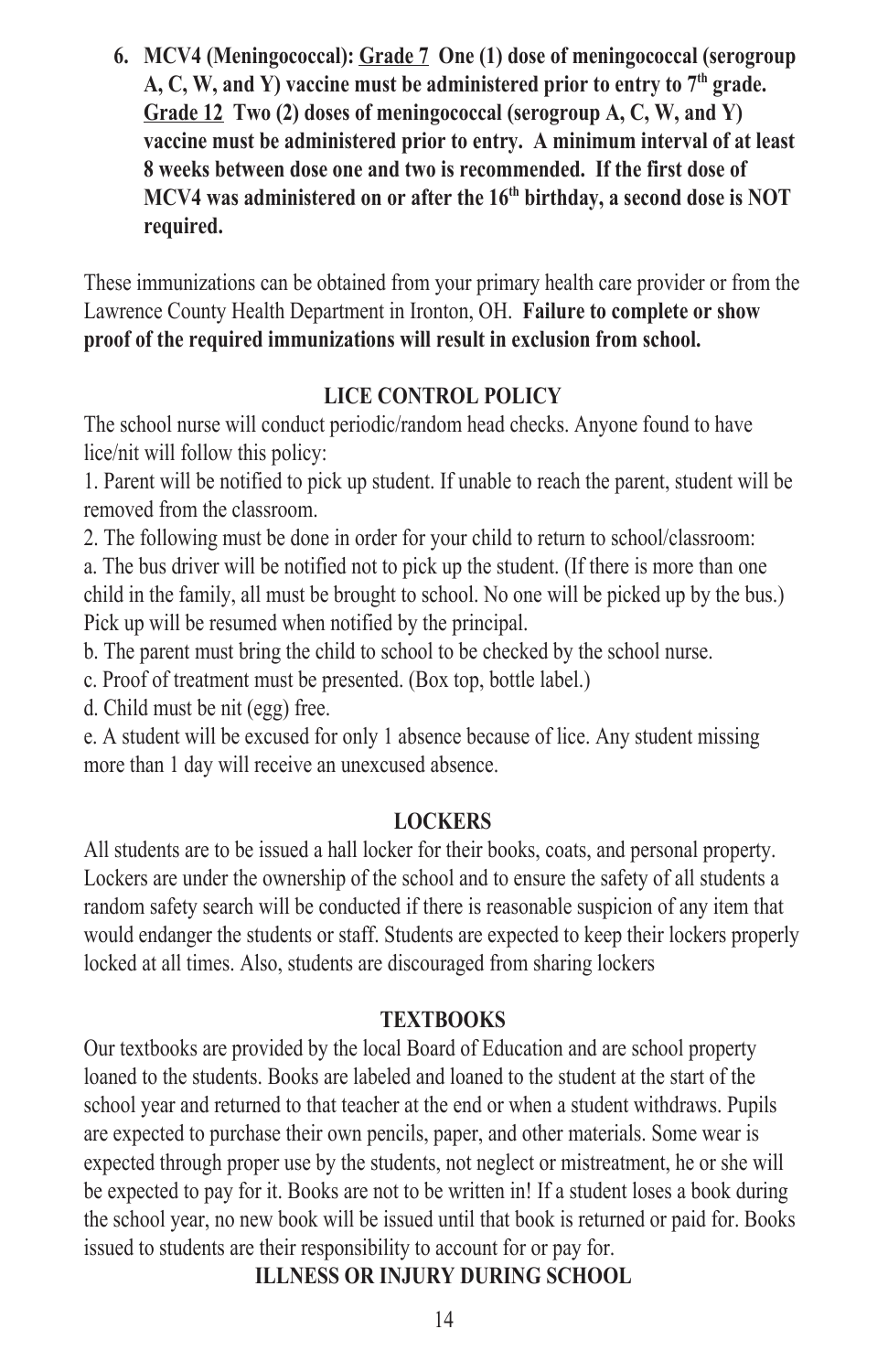All students are required to fill out an emergency medical form at the beginning of the All students are required to fill out an emergency medical form at the beginning of the year to provide the staff information should a student become ill or involved in an year to provide the staff information should a student become ill or involved in an accident. The student's parents will immediately be notified of the situation. Should a accident. The student's parents will immediately be notified of the situation. Should a student be unable to get in contact with his/her parents, the school may provide necessary student be unable to get in contact with his/her parents, the school may provide necessary transportation. transportation.

#### **CELL PHONES/ELECTRONIC SIGNALING DEVICES CELL PHONES/ELECTRONIC SIGNALING DEVICES**

While in class, students may only use electronic devices (including, but not limited to cell While in class, students may only use electronic devices (including, but not limited to cell phones, iPods, smart watches, wearable electronic devices, etc.) with the permission of phones, iPods, smart watches, wearable electronic devices, etc.) with the permission of the teacher. Students are responsible for knowing and understanding each classroom the teacher. Students are responsible for knowing and understanding each classroom teacher's rules and are expected to follow them or be subject to discipline described teacher's rules and are expected to follow them or be subject to discipline described below. **Students will be held responsible for any content, including internet based** below. **Students will be held responsible for any content, including internet based and social media sites, regardless of how the content was placed there. We strongly and social media sites, regardless of how the content was placed there. We strongly urge all students to closely monitor and adjust their accounts and to maintain urge all students to closely monitor and adjust their accounts and to maintain confidentially when it comes to their usernames and passwords.** Additionally, no **confidentially when it comes to their usernames and passwords.** Additionally, no photo, video or audio recording via any electronic device is permitted without teacher or photo, video or audio recording via any electronic device is permitted without teacher or school official permission. If electronic devices are out, or turned on without permission, school official permission. If electronic devices are out, or turned on without permission, they will be confiscated and taken to the principal. Staff members who believe students they will be confiscated and taken to the principal. Staff members who believe students have violated the electronic equipment/cell phone policy will have the authority to confiscate cell phones and other forms of technology. confiscate cell phones and other forms of technology.

In cases where an electronic device is used for non-educational activities without prior In cases where an electronic device is used for non-educational activities without prior approval from school personnel, disciplinary action may be necessary. This action may approval from school personnel, disciplinary action may be necessary. This action may include detention, after school detention, alternative school, suspension, or expulsion. include detention, after school detention, alternative school, suspension, or expulsion. Severity of the infraction will be taken into account when consequences are necessary. Severity of the infraction will be taken into account when consequences are necessary. Students who violate this policy will be subject to the following each semester… Students who violate this policy will be subject to the following each semester…

1st offense – Student may pick up the device at the end of the day. 1st offense – Student may pick up the device at the end of the day.

 $2<sup>nd</sup>$  offense – Parent/guardian must pick up the device. Student will serve one (1) day of after school detention. after school detention.

 $3<sup>rd</sup>$  offense – Device will be confiscated for the remainder of the current semester. Student will be subject to further disciplinary action. Student will be subject to further disciplinary action.

During the second semester, a student who has had ANY first semester violation of this During the second semester, a student who has had ANY first semester violation of this policy will be subject to the following… policy will be subject to the following…

 $1<sup>st</sup>$  offense - Parent/guardian must pick up the device. Student will serve one (1) day of after school detention. after school detention.

 $2<sup>nd</sup>$  offense – Device will be confiscated for the remainder of the current semester. Student will be subject to further disciplinary action. Student will be subject to further disciplinary action.

We realize that in most cases, the parent/guardian has invested their money in these often We realize that in most cases, the parent/guardian has invested their money in these often expensive devices, so we urge the parent/guardian and student to carefully consider expensive devices, so we urge the parent/guardian and student to carefully consider whether they should have this type of device on school property. whether they should have this type of device on school property.

#### **COMPUTER USE COMPUTER USE**

The purpose of the backbone networks making up the internet is to support research and The purpose of the backbone networks making up the internet is to support research and education in and among academic institutions by providing access to unique resources education in and among academic institutions by providing access to unique resources and the opportunity for collaborative work. The use of your account must be in support of education and research and consistent with the educational objectives of the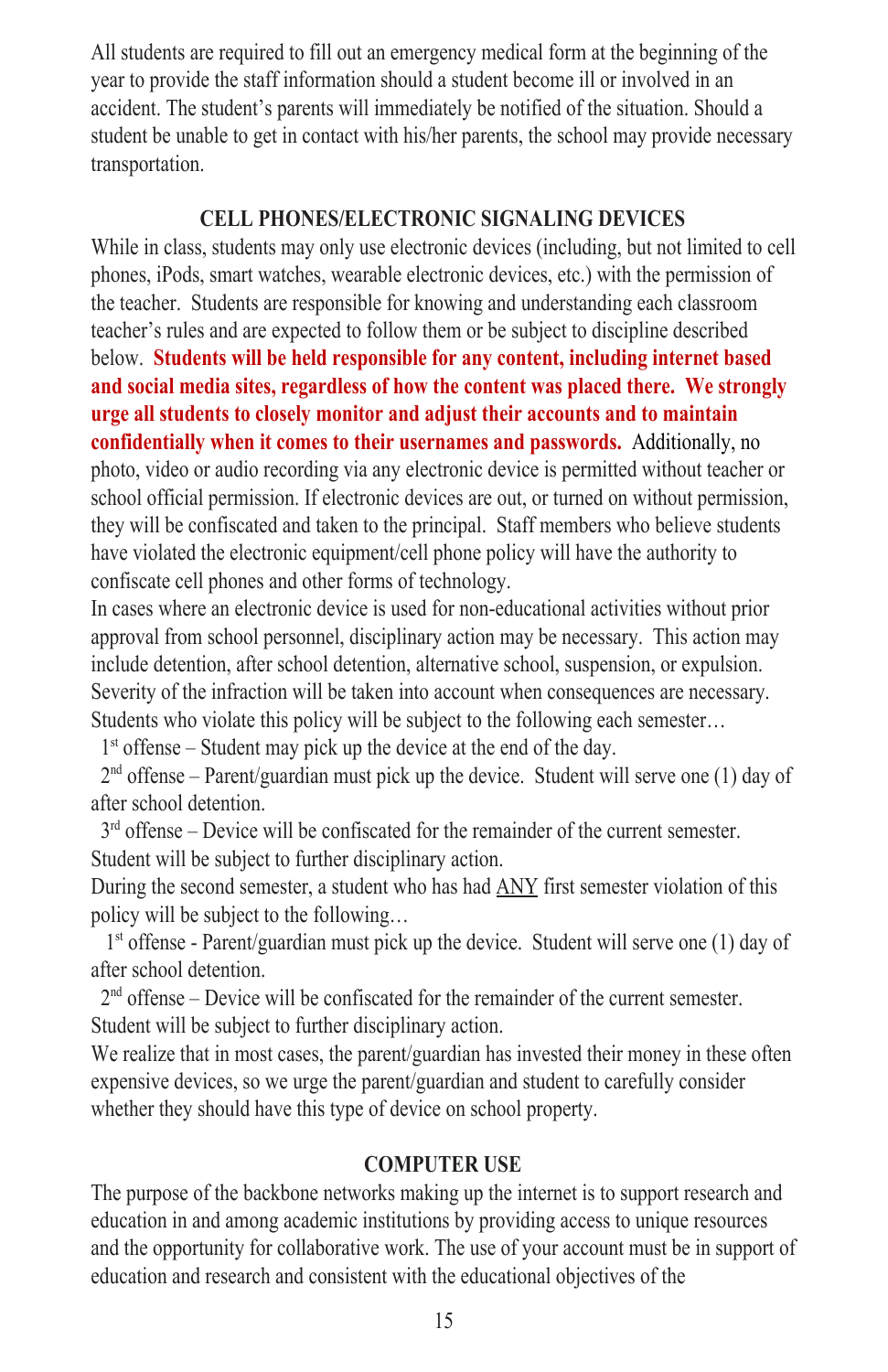Symmes Valley School District. Use of other organization's network or computing resources must comply with the rules appropriate for that network. Transmissions of any material in violation of any national or state regulation are prohibited. This includes, but is not limited to: copyrighted material, threatening or obscene material, or material protected by trade secret.

The use of the Internet is a privilege, not a right, and inappropriate use will result in cancellation of those privileges, and punitive measures as determined by administration. The Symmes Valley Local School Board has the right to terminate all privileges if the system is abused at any time. A signed Computer Agreement form must be on file before operating computers at Symmes Valley High School.

High School students who receive board owned Chromebooks (or like devices) for use are expected to abide by the following rules:

- $\bullet$  Take care of your Chromebook (or like device)
- $\bullet$  Use your own device and do not allow others to use yours you are responsible for damages, or carelessness which results in damage to the device assigned to you or loss  $\frac{1}{2}$
- $\bullet$  Do not share account passwords with others (except school personnel)

Follow additional rules and guidelines issued by the district technology coordinator **PERSONAL PROPERTY**

#### PERSONAL PROPERTY

The school cannot be responsible for any personal property or valuables a student may bring to school. However, the principal will be glad to put some valuables in safekeeping in the office until the end of the day.

#### WITHDRAWAL

If you wish to withdraw from Symmes Valley High School, the counselor's office should first be notified. You will be given a drop slip to have properly filled out by each of your teachers. All books are to be turned in to all teachers. Payment for damaged or lost books will be made at that time. No transcript or transfers can be made by the office until the student's record is clear and all bills are paid. If you are not transferring to another school, you must be 18 years of age to withdraw from school. If a student withdraws (drops out) and is not age 18, his/her driver's license will be revoked according to the Ohio Revised Code.

#### PHYSICAL EDUCATION

Everyone must dress for physical education every day. The only way one does not dress for physical education is by being excused by a doctor's statement. All students are required to bring a shirt, shorts, shoes, and towel to dress for physical education. If you  $\overline{d}$  do not dress and are not excused, then you will receive disciplinary punishment or a grade reduction. Physical education is a 1/4 credit class and two semesters (1/2 credit) are required for graduation.\* No one is to be on the gymnasium floor in street shoes. Only clean gym shoes are allowed.

#### **\*** Board Policy may provide for other credit alternatives **CLASS SCHEDULING**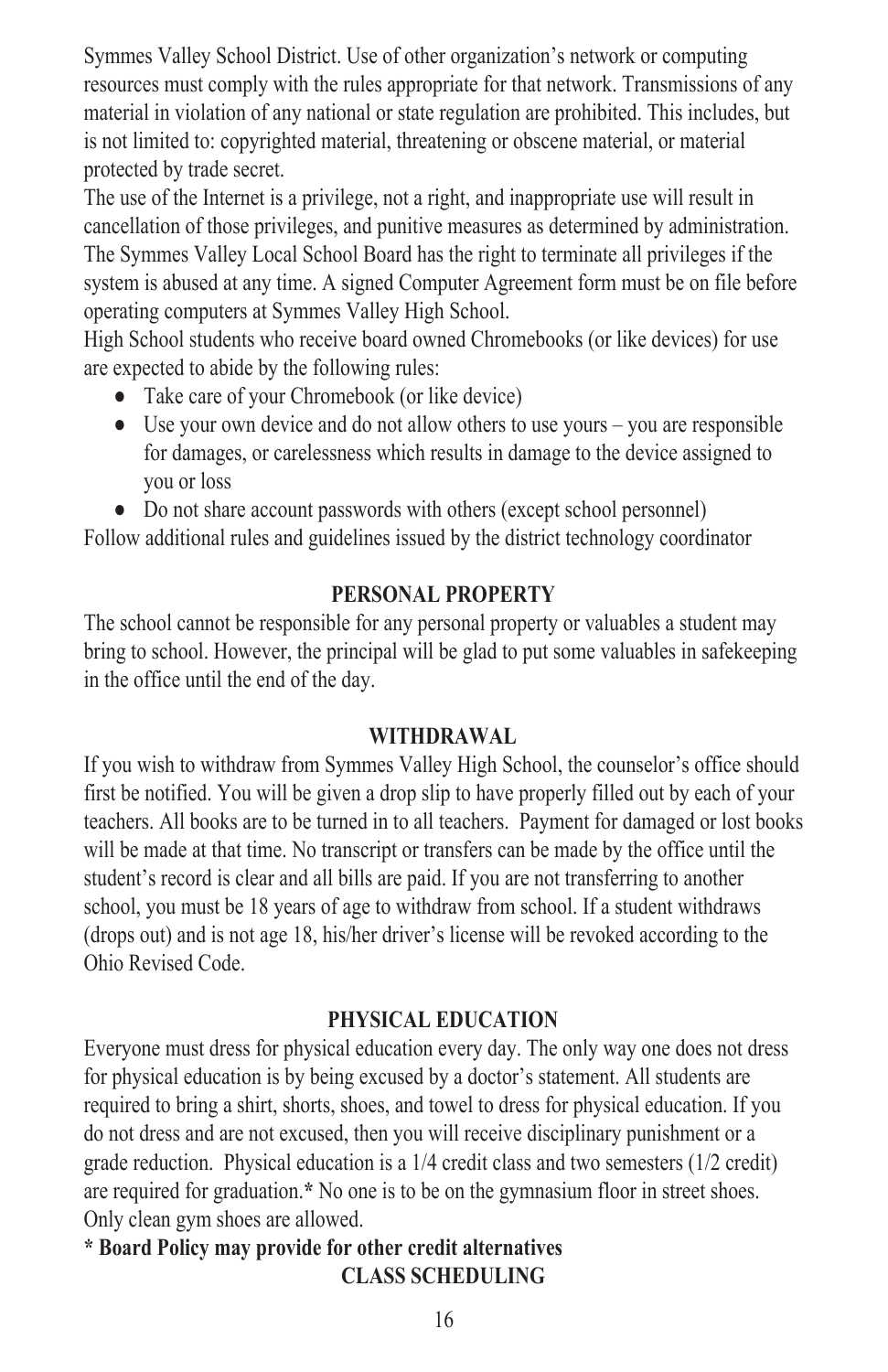Classes are requested in the spring by students and staff. Final schedules are released at Classes are requested in the spring by students and staff. Final schedules are released at the beginning of each school year. Any schedule changes in the fall must be approved by the beginning of each school year. Any schedule changes in the fall must be approved by the teacher, counselor, and principal within a 5 day trial period at the beginning of the school year. Students who drop a course after the 5 day trial period may receive a school year. Students who drop a course after the 5 day trial period may receive a withdraw/fail for the course. Students are advised to carefully consider their class withdraw/fail for the course. Students are advised to carefully consider their class selections. selections.

#### **SCHOOL LUNCHES SCHOOL LUNCHES**

For the 19-20 school year, the Symmes Valley Local School District is participating in For the 19-20 school year, the Symmes Valley Local School District is participating in the Community Eligibility Program which provides breakfast and lunch to each student at the Community Eligibility Program which provides breakfast and lunch to each student at NO COST. The fiscal sustainability of this program will be reevaluated annually before NO COST. The fiscal sustainability of this program will be reevaluated annually before a decision is made for the next school year. Students wishing to purchase lunch "extras" a decision is made for the next school year. Students wishing to purchase lunch "extras" may do so for \$1.50 – there will be NO charges allowed for the purchase of extras. may do so for \$1.50 – there will be NO charges allowed for the purchase of extras.

#### **SCHOOL DEBTS SCHOOL DEBTS**

Debts or other obligations incurred by students (including outstanding debts from Debts or other obligations incurred by students (including outstanding debts from fundraising sales the student participated in) should be paid prior to the release of grades. fundraising sales the student participated in) should be paid prior to the release of grades. Debts not cleared by the end of the school year may prevent the processing of registration Debts not cleared by the end of the school year may prevent the processing of registration of that student in classes for the next year, or the release of final transcripts following of that student in classes for the next year, or the release of final transcripts following graduation (for seniors). graduation (for seniors).

#### **VISITORS VISITORS**

When visitors enter the school, we want to treat them with friendliness, and courtesy. Because of the confusion caused by the visiting student during the school day, they will Because of the confusion caused by the visiting student during the school day, they will not be allowed during this time. Parents are always welcome to visit the schools to not be allowed during this time. Parents are always welcome to visit the schools to discuss the educational progress of the student. In no way are the parents and visitors to discuss the educational progress of the student. In no way are the parents and visitors to interfere with the practice of extracurricular activities. This is not intended to prevent interfere with the practice of extracurricular activities. This is not intended to prevent parents from remaining on the school grounds waiting for the practice to end. parents from remaining on the school grounds waiting for the practice to end.

#### **LIBRARY LIBRARY**

The library is open all day for the convenience of the students. Students are encouraged The library is open all day for the convenience of the students. Students are encouraged to use the facility as a supplement to classroom assignments and activities. Audiovisual to use the facility as a supplement to classroom assignments and activities. Audiovisual material may be used by the students; however, it is the policy that the teacher from material may be used by the students; however, it is the policy that the teacher from whom a student is using this material must also sign for it. Magazines, newspapers, and whom a student is using this material must also sign for it. Magazines, newspapers, and vertical file materials are to be used in the library only. These materials cannot be vertical file materials are to be used in the library only. These materials cannot be checked out overnight. The fine for overdue books is five cents per day for fiction and checked out overnight. The fine for overdue books is five cents per day for fiction and non-fiction books and reference books in the reserved collection. Encyclopedias may not non-fiction books and reference books in the reserved collection. Encyclopedias may not be taken from library. Lost books will be assessed the original cost, and there will be a be taken from library. Lost books will be assessed the original cost, and there will be a \$3.00 fee for bar code and processing.

#### **SCHOOL DANCES SCHOOL DANCES**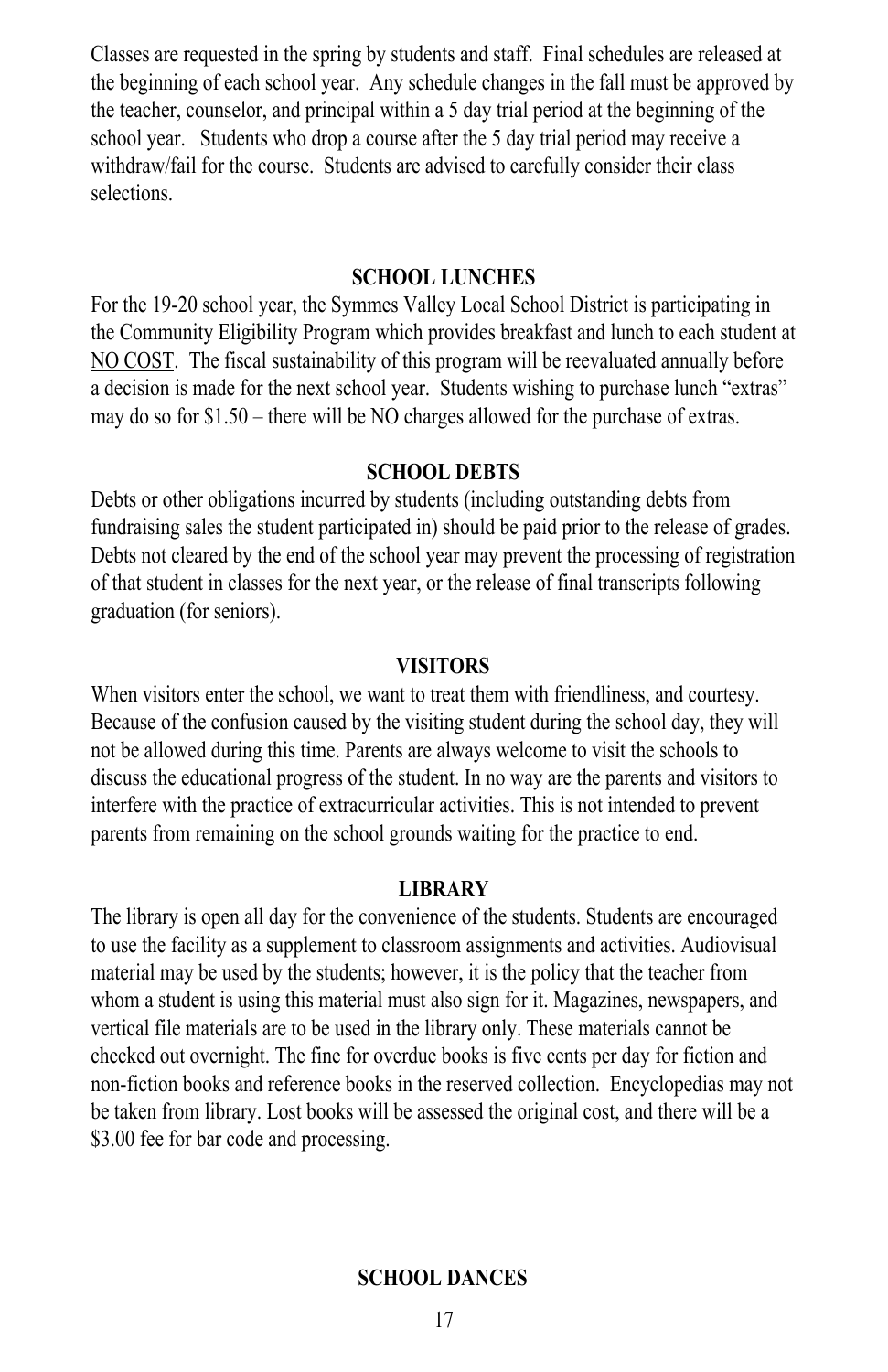Students who attend dances are expected to conduct themselves and dress in a manner Students who attend dances are expected to conduct themselves and dress in a manner appropriate to a school function. It is strongly recommended that if you are questioning the appropriateness of a particular outfit that you consult with dance sponsors for the appropriateness of a particular outfit that you consult with dance sponsors for guidance before investing in something that would not be appropriate for a HIGH guidance before investing in something that would not be appropriate for a HIGH SCHOOL function. If school personnel deem a student's conduct or appearance SCHOOL function. If school personnel deem a student's conduct or appearance inappropriate, that student will be asked to leave the dance. Anyone that attends a dance inappropriate, that student will be asked to leave the dance. Anyone that attends a dance that is not a Symmes Valley student must be pre-approved by filing a guest application that is not a Symmes Valley student must be pre-approved by filing a guest application with the dance sponsor or principal. For the Homecoming Dance, no one below the 8<sup>th</sup> grade, or over the age of 20 (at the time of the dance) will be permitted. For the Prom, no grade, or over the age of 20 (at the time of the dance) will be permitted. For the Prom, no one below the  $9<sup>th</sup>$  grade, or over the age of 20 (at the time of the dance) will be permitted.

#### **HOMECOMING QUEEN HOMECOMING QUEEN**

The homecoming queen shall receive a plurality of the total votes cast by the entire The homecoming queen shall receive a plurality of the total votes cast by the entire student body. Three candidates will be nominated by the senior class. This election will student body. Three candidates will be nominated by the senior class. This election will take place during the fall sports schedule. All candidates, members of their court, and take place during the fall sports schedule. All candidates, members of their court, and escorts must adhere to the rules for "Extracurricular Eligibility". escorts must adhere to the rules for "Extracurricular Eligibility".

#### **PROM REQUIREMENTS 2019-2020 PROM REQUIREMENTS 2019-2020**

The prom will be held at the Knights of Columbus building in Ironton, Ohio from The prom will be held at the Knights of Columbus building in Ironton, Ohio from 9 p.m. until midnight on Friday, April 416h . Tickets must be purchased in advance. Prom 9 p.m. until midnight on Friday, April 416h . Tickets must be purchased in advance. Prom tickets will go on sale Monday January 5th and will not be sold after Friday, February tickets will go on sale Monday January 5th and will not be sold after Friday, February 26th. Prom tickets are \$50 per couple (\$25 individual) through Friday, January 26th. 26th. Prom tickets are \$50 per couple (\$25 individual) through Friday, January 26th.

Beginning on Monday, February 1st, the price will go to \$60 per couple (\$30 per Beginning on Monday, February 1st, the price will go to \$60 per couple (\$30 per individual) through February 26th. Tickets will not be sold after Friday, February 26th. individual) through February 26th. Tickets will not be sold after Friday, February 26th. You must be a junior or senior at Symmes Valley High School to purchase prom tickets. You must be a junior or senior at Symmes Valley High School to purchase prom tickets. Once again, no one below the 9th grade, or over the age of 20 (at the time of the dance) Once again, no one below the 9th grade, or over the age of 20 (at the time of the dance) will be permitted. Refunds for tickets will not be given after Friday, March 12th. All will be permitted. Refunds for tickets will not be given after Friday, March 12th. All tickets must be purchased from the designated prom sponsor, not another student. No tickets must be purchased from the designated prom sponsor, not another student. No tickets for prom will be sold at the door. You may not attend prom if you have earned tickets for prom will be sold at the door. You may not attend prom if you have earned alternative school and/or suspension (in any combination) two or more times before the alternative school and/or suspension (in any combination) two or more times before the date of prom. If you receive your second alternative school/suspension and have already date of prom. If you receive your second alternative school/suspension and have already purchased tickets, and the refund deadline has not passed, you will receive a refund. If purchased tickets, and the refund deadline has not passed, you will receive a refund. If the refund deadline has passed, you will not receive a refund due to the money being allocated for prom items. Any date not currently attending Symmes Valley High School allocated for prom items. Any date not currently attending Symmes Valley High School must have completed a prom form (It is your responsibility to get one for a non-SVHS must have completed a prom form (It is your responsibility to get one for a non-SVHS date from prom advisors) turned in to prom advisors by FRIDAY MARCH 12th, or your date from prom advisors) turned in to prom advisors by FRIDAY MARCH 12th, or your date will not be allowed to attend any prom function ( grand march-prom). All date will not be allowed to attend any prom function ( grand march-prom). All participants in the grand march must be accompanied by only one person selected from participants in the grand march must be accompanied by only one person selected from the following: date for the prom, parent, or sibling. You must be wearing FORMAL the following: date for the prom, parent, or sibling. You must be wearing FORMAL attire to be able to attend the grand march or the prom. attire to be able to attend the grand march or the prom.

**It is strongly recommended that if you are questioning the appropriateness of It is strongly recommended that if you are questioning the appropriateness of a particular outfit that you consult your dance sponsors for guidance before a particular outfit that you consult your dance sponsors for guidance before investing in something that would not be appropriate for a HIGH SCHOOL investing in something that would not be appropriate for a HIGH SCHOOL function.** If school personnel deem a student's conduct or appearance inappropriate, that **function.** If school personnel deem a student's conduct or appearance inappropriate, that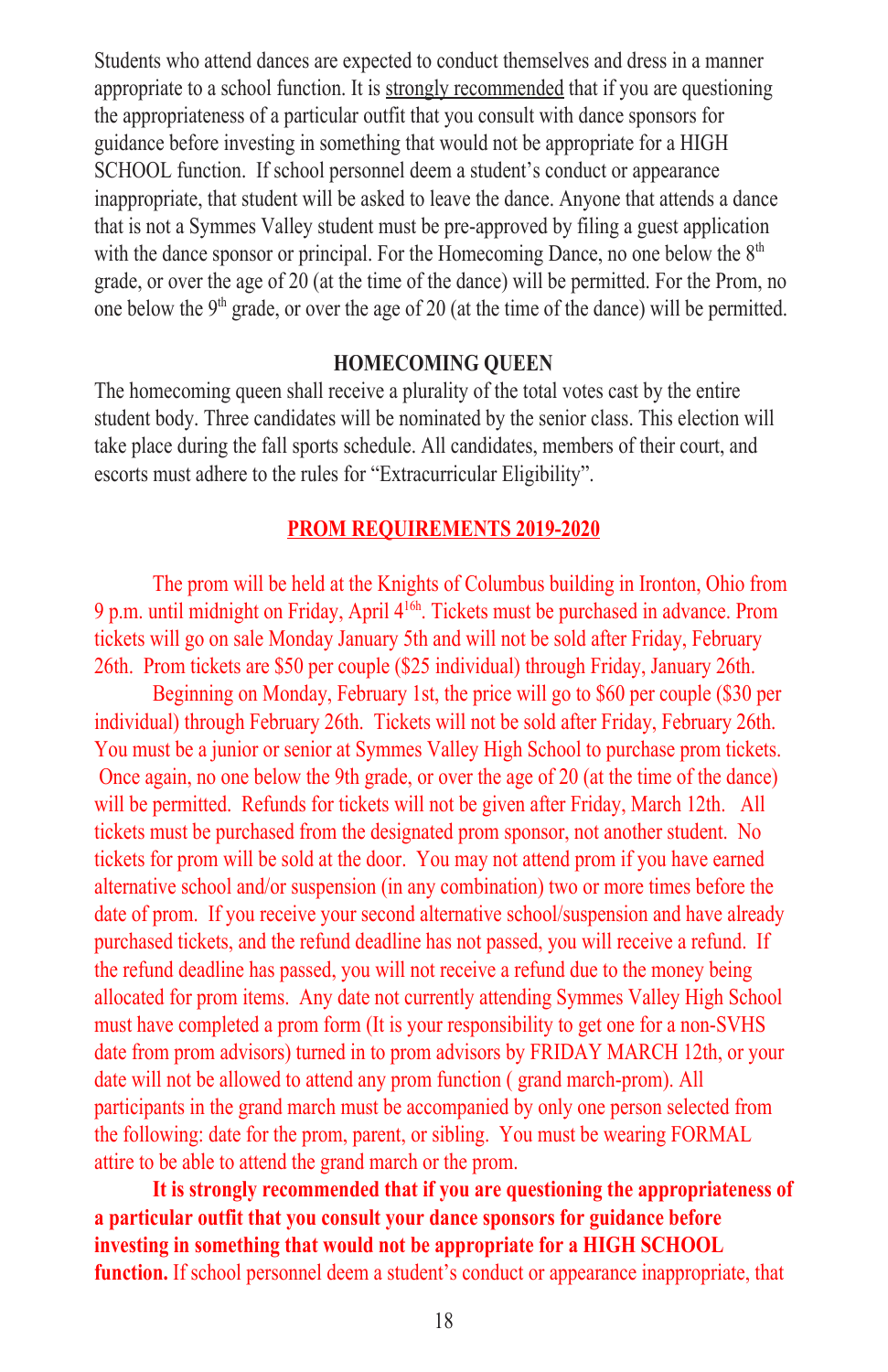student will be asked to leave the prom. If a date does not attend SVHS, or is not a student will be asked to leave the prom. If a date does not attend SVHS, or is not a graduate of SVHS, he/she must have a picture I.D. available upon entrance. graduate of SVHS, he/she must have a picture I.D. available upon entrance.

Candidates for prom queen, princess, and court will be selected by their respective Candidates for prom queen, princess, and court will be selected by their respective classes (juniors will nominate juniors, seniors will nominate seniors) and then voted for classes (juniors will nominate juniors, seniors will nominate seniors) and then voted for as a group by the junior and senior classes combined. (Only those SVHS junior and as a group by the junior and senior classes combined. (Only those SVHS junior and seniors attending prom, will nominate and vote on the prom court). The candidates with seniors attending prom, will nominate and vote on the prom court). The candidates with the highest vote tally will be the queen or princess. If the queen is late, she will be the highest vote tally will be the queen or princess. If the queen is late, she will be replaced by the runner-up. replaced by the runner-up.

The prom committee is made up of students from the junior class who must The prom committee is made up of students from the junior class who must participate in fundraising and attend the prom. participate in fundraising and attend the prom.

#### **OPTIONAL CREDIT OPPORTUNITIES: OPTIONAL CREDIT OPPORTUNITIES:**

College Credit Plus: This program provides qualified high school students the experience College Credit Plus: This program provides qualified high school students the experience of course work at the college or university level. College courses can either contribute to of course work at the college or university level. College courses can either contribute to or supplement the broad academic preparation needed by high school students. Classes or supplement the broad academic preparation needed by high school students. Classes may be provided at the high school or on a university/college campus. Approved classes may be provided at the high school or on a university/college campus. Approved classes that are offered at the high school or college/university allow students the opportunity to that are offered at the high school or college/university allow students the opportunity to earn college credit and high school credit at the same time. The classes are taught at the earn college credit and high school credit at the same time. The classes are taught at the college or university level with an approved college syllabi. college or university level with an approved college syllabi.

Credit-Flex Test Out: Provided through the Lawrence County Educational Service Credit-Flex Test Out: Provided through the Lawrence County Educational Service Center, students can test out of subject areas (prior to a school year) in order to receive Center, students can test out of subject areas (prior to a school year) in order to receive credit for a class they have not taken. Students can also test out of a class they have credit for a class they have not taken. Students can also test out of a class they have failed. Passing scores are established through the Lawrence County ESC. failed. Passing scores are established through the Lawrence County ESC.

#### **SYMMES VALLEY HIGH SCHOOL BETA CLUB SYMMES VALLEY HIGH SCHOOL BETA CLUB**

The Beta Club of Symmes Valley High School is an organization of honor students who The Beta Club of Symmes Valley High School is an organization of honor students who have demonstrated involvement in both school and community activities. To join and have demonstrated involvement in both school and community activities. To join and apply for the Beta Club membership one must be an academic student, must have and apply for the Beta Club membership one must be an academic student, must have and maintain all A's and B 's for the yearly average, and be in the top 15% of the sophomore maintain all A's and B 's for the yearly average, and be in the top 15% of the sophomore class, top 20% of the junior class and top 25% of the senior class. Selection will be based class, top 20% of the junior class and top 25% of the senior class. Selection will be based on a point system. Applicants with the highest 10% of points in the sophomore class, on a point system. Applicants with the highest 10% of points in the sophomore class, highest 15% of points in the junior class and highest 20% of points in the senior class will highest 15% of points in the junior class and highest 20% of points in the senior class will be offered membership. Points will awarded in the following ways: be offered membership. Points will awarded in the following ways:

1. Extracurricular Activities - Students will earn 1 point for each year they have 1. Extracurricular Activities - Students will earn 1 point for each year they have participated in an extracurricular activity. Activities include but are not limited to: Drama participated in an extracurricular activity. Activities include but are not limited to: Drama Club, Art Club, Quiz Bowl, Student Council, FCA, FCCLA, FFA, Band, 4-H, Football, Club, Art Club, Quiz Bowl, Student Council, FCA, FCCLA, FFA, Band, 4-H, Football, Volleyball, Cross Country, Basketball, Baseball, Softball, Weightlifting, Cheerleading. Volleyball, Cross Country, Basketball, Baseball, Softball, Weightlifting, Cheerleading. 2. Community Service - Students will earn 1 point for each hour spent participating in a 2. Community Service - Students will earn 1 point for each hour spent participating in a community service activity. These activities include but are not limited to Big Brother community service activity. These activities include but are not limited to Big Brother Big Sister, City Cleanup, Church Volunteering, Hospital Volunteering, Nursing Home Big Sister, City Cleanup, Church Volunteering, Hospital Volunteering, Nursing Home Volunteering, Volunteer Fire Department. Volunteering, Volunteer Fire Department.

\* All Activities will be required to have an adult sponsor signature on the Beta Club \* All Activities will be required to have an adult sponsor signature on the Beta Club application for verification. application for verification.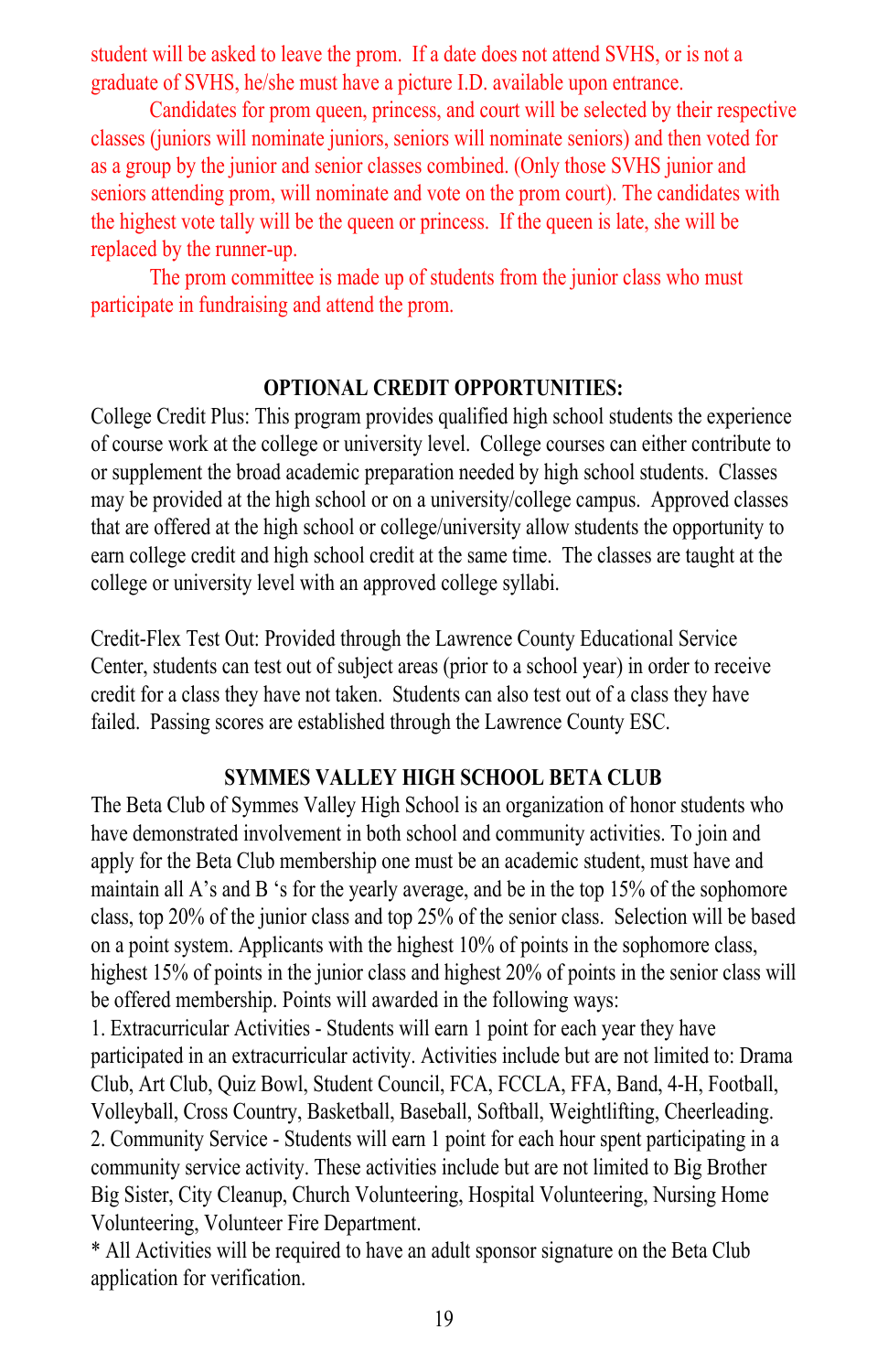3. Rigorous Coursework – 1 point will be awarded for each honors class and College Credit Plus Class taken and completed with an A or B average.

4. Application  $-1$  point awarded for completed application turned in by deadline. No late applications will be accepted.

 $\overline{5}$ . Teacher Recommendation – Points will be based on teacher rating on evaluation. Points possible will range from 1-5 for each recommendation.  $\mathbf{S}$  set by  $\mathbf{S}$ 

Students selected for Beta Club will be required to pay a membership fee set by the National Beta Club office. The fee is currently \$15.00. Students who have been suspended from school are not eligible for admission in that year.

Students may be disqualified from the Beta Club for the following reasons:

1. Cheating on a test (there must be reasonable proof that the student was cheating);

 $\overline{2}$ . Suspension from school or assignment to the alternative school;

3. Absence at three of the regularly scheduled nine monthly meetings or scheduled service projects. Other absences due to other Symmes Valley High School activities will be reviewed by the Beta Club advisor and principal;

4. Arrested and proven guilty of a crime;

5. Caught possessing, using or experimenting with alcohol or drugs in school or any  $\frac{6}{x}$  school related activity.

6. Students failing to attain Honor Roll status for a grading period will result in probation for the next successive grading period.

7. Students failing to make Honor Roll status while on probation will be disqualified for  $\frac{8}{1}$  studients receiving a second distribution for back failures of maintaining  $\frac{8}{1}$ 

8. Students receiving a second disqualification for back to back failures of maintaining Honor Roll status will be permanently disqualified from the Beta Club.

Rules 2, 3, 6, 7 allow for reinstatement the next school year. Rules 1, 4, 5, 8, are permanent.

#### **YEARBOOK STAFF**

In March of each year any juniors, sophomores, or freshmen who are interested in being on the yearbook staff during the following school year are evaluated by four of their teachers for the present school year with a scale of 2 points for always good, or above average; 1 point for sometimes or average; 0 points for never or poor. The students are evaluated in 15 areas: dependable, prompt in completing work, organized, neat, cooperative, unbiased, attitude toward school, attitude toward other students, optimistic, artistic ability, originality or creative ability, salesmanship, eagerness to work, attendance and grades. Any students who are already members will remain on the staff unless they choose otherwise; but they will be evaluated to determine the editor. The editor will be the student with the most experience who has the highest evaluation. In case of a tie there will be co-editors. The number of new members chosen will be the number needed to make 12 members, for example if 5 students remain on the staff, 7 new members will be chosen. In this case the 7 students with the highest totals on the evaluation sheets would be the new members. In case of ties, the number of members on the staff will be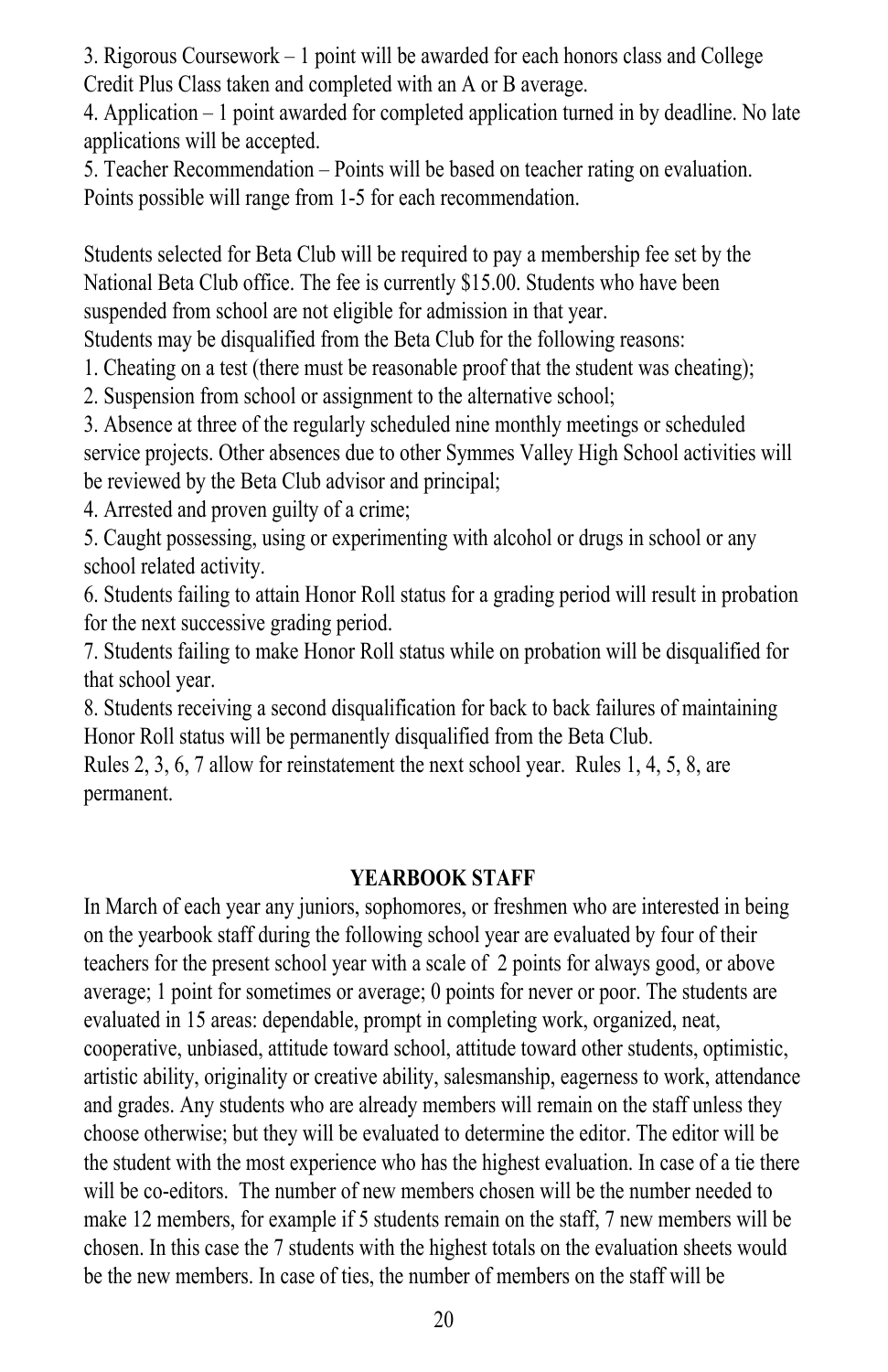increased. The yearbook staff uses a demerit system. Ten demerits cause dismissal from the staff. Two demerits are given for

each month that a member does not attend at least one staff meeting, for each grading period that grade average falls below a B average, for not selling at least \$200.00 worth advertising, or for undesirable behavior according to the school's rules.

Yearbook staff members must be able to work during the summer selling ads and must be able to stay after school on Wednesdays. If a member sells \$300.00 worth of ads, he/she will receive a free yearbook; or if he/she sells \$350.00 worth, he/she will receive a free yearbook with his/her name on the cover.

#### **QUIZ BOWL**

1. Purpose: the purpose of establishing a quiz bowl at Symmes Valley High School is to provide two teams of academically excelled students to compete against teams in neighboring school districts.

2. Those students who wish to participate on the Quiz Bowl Team will be given a written, timed test and/or an oral, timed test, either with or without the Quiz Bowl equipment. 3. To become a team member, the student must maintain a  $3.0$  grade average. Once a student becomes a member of the team, the members are required to attend all practices and competitions.

#### **STUDENT COUNCIL**

The student government is composed of 4 officers and 8 elected members. Their duties consist of communicating information concerning their classes and representing their respective classes in various activity planning and decision making.

Officers: In the spring of every year the four student council officers are elected for the school year. A student must be a junior to run for president, and at least in ninth grade to run for vice president, secretary, or treasurer. To run for any student council officer position you must be at least a one year member of student council.

To be considered for an office, a student must provide a brief explanation of what office they are wanting and why they are qualified for the position and a \$3.00 filing fee. The students may have to orally give their speech(es) if more than one candidate applies for the position. The election is held requiring a majority of the student body before a person  $\frac{1}{2}$  can be elected from each of elected from each  $\frac{1}{2}$  of elected from each  $\frac{1}{2}$  of  $\frac{1}{2}$  of  $\frac{1}{2}$  of  $\frac{1}{2}$  or  $\frac{1}{2}$  or  $\frac{1}{2}$  or  $\frac{1}{2}$  or  $\frac{1}{2}$  or  $\frac{1}{2}$  or  $\frac{1}{2}$  or  $\frac{$ 

Members: At the beginning of every school year two members are elected from each class to serve on student council. To be considered a candidate, a student must submit a petition. Seniors and juniors must have at least (10) signatures and all others must secure at least twenty (20) signatures. No student may sign more than two petitions. A filing fee of \$2.00 must be submitted with each petition. The election is then held and two candidates from each class are declared the winners.

Members and officers are required to take part in student council activities outside of the school day. Refusal to take part in these activities without a legitimate excuse will result in automatic dismissal from student council. At the discretion of the advisor, a student can be dismissed from the student council if they are not fulfilling their duties as a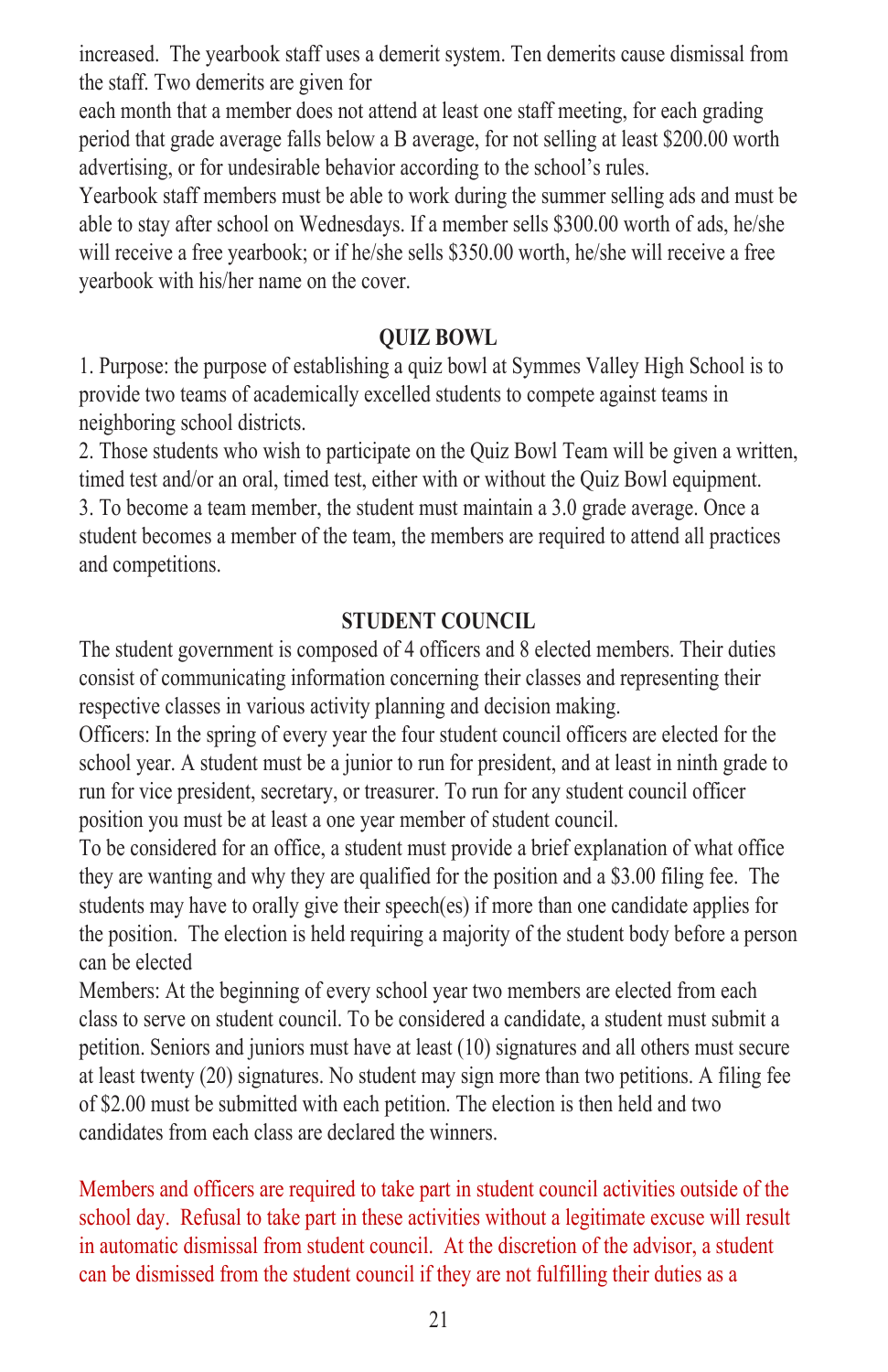member, such as attending meetings, participating in fundraising activities, participating in spirit and red ribbon weeks, etc.

#### **FFA**  $FFA$  is an interested interested in agriculture and  $FFA$

FFA is an intra-curricular student organization for those interested in agriculture and leadership. It is one of the three components of agricultural education.



FFA makes a positive difference in the lives of students by developing their potential for premier leadership, personal growth and career success through agricultural education.

#### **FCCLA**  $FCCLA$

Family, Career and Community Leaders of America is a state vocational student organization. Any student who is taking or has taken a course in family consumer science through grade 12 may belong. FCCLA's goal is to help youth assume their roles in society through family consumer science education in areas of personal growth, family life, vocational preparation and community involvement.

#### **FCA**  $$

The Fellowship of Christian Athletes is a volunteer organization offered to promote Christian principles not only to athletes, but to the student body at large. We meet on a regular basis for devotions, and have special events after school throughout the year. We encourage anyone, not just athletes, who would like to participate, to do so.

#### **BUS INFORMATION**

Once you step on the bus, the school becomes legally responsible for you. Thus, you must behave in a respectful manner. There is to be no tobacco (or associated products) at any time on a bus, or no liquids (especially drinks), unless sealed. Talking should be kept at a reasonable level and the bus driver should not be distracted while driving. The bus is considered school property and should be treated with care. Marking on or cutting up seats is considered a serious offense. Students who disrupt the bus and cannot behave in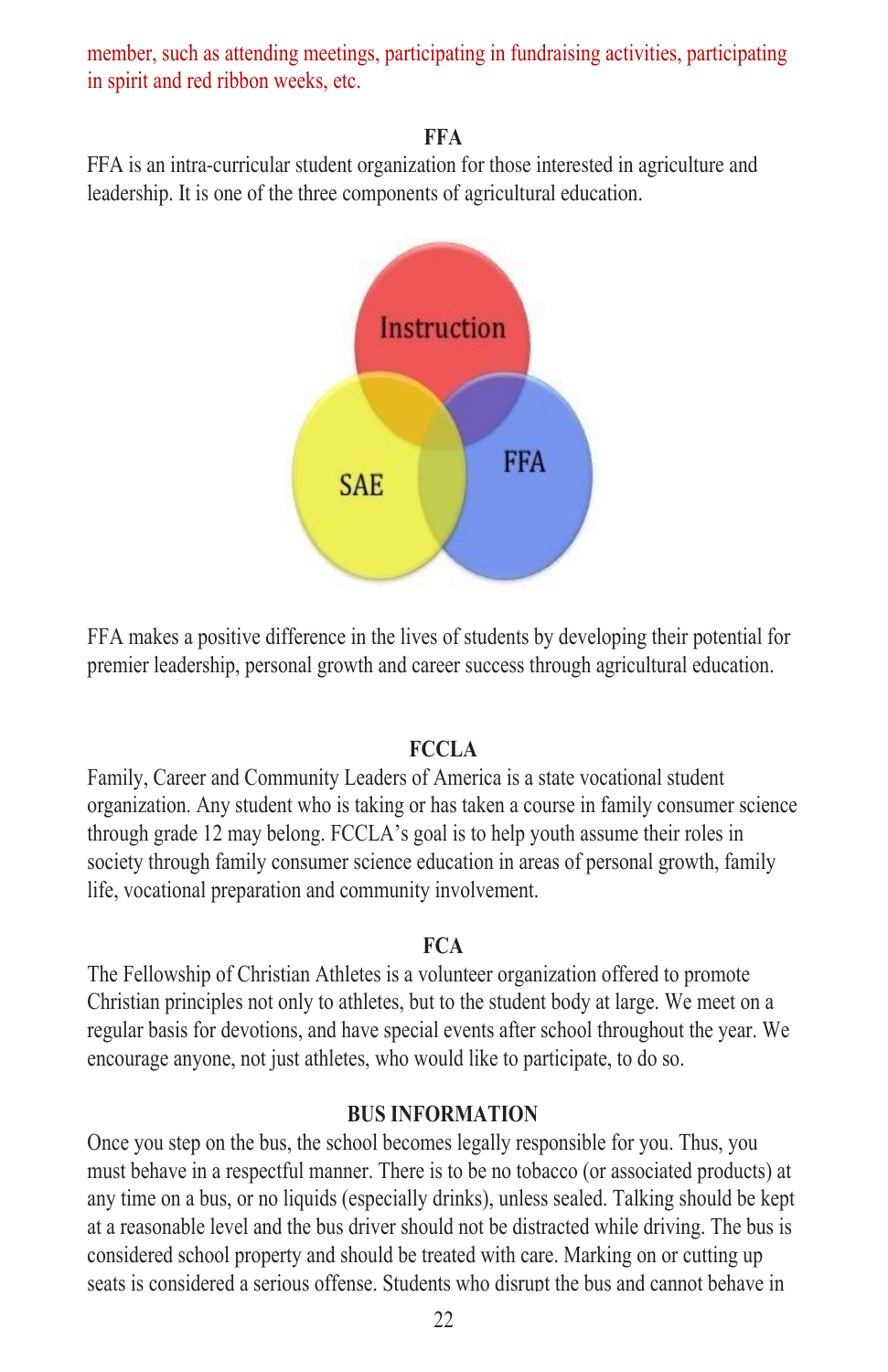an acceptable manner will be appropriately punished. If your bus does not run due to an acceptable manner will be appropriately punished. If your bus does not run due to weather or other circumstances it is the responsibility of the student to secure a signed excuse from his/her driver to be excused through the office. excuse from his/her driver to be excused through the office.

### **SCHOOL CLOSINGS SCHOOL CLOSINGS**

Should school be forced to close for a period of time as a result of flood, snow, or some Should school be forced to close for a period of time as a result of flood, snow, or some other community emergency, notification will be announced by an automated call, other community emergency, notification will be announced by an automated call, WSAZ Channel 3 and WOWK Channel 13 TV, as well as the Symmes Valley homepage, WSAZ Channel 3 and WOWK Channel 13 TV, as well as the Symmes Valley homepage, and district social media accounts. and district social media accounts.

#### **MINIMUM GRADUATION REQUIREMENTS: GRADE 12 MINIMUM GRADUATION REQUIREMENTS: GRADE 12 HIGH SCHOOL CURRICULUM CAREER CENTER HIGH SCHOOL CURRICULUM CAREER CENTER**

| mon senson cennecess |                      |                      |
|----------------------|----------------------|----------------------|
| English              | 4 credits            | 4 credits            |
| Social Studies       | 4 credits            | 3 credits            |
| Math                 | 4 credits            | 4 credits            |
| Science              | 4 credits            | 3 credits            |
| Health               | $\frac{1}{2}$ credit | $\frac{1}{2}$ credit |
| P.E.                 | $\frac{1}{2}$ credit | $\frac{1}{2}$ credit |
| Electives            | 6 credits            | 8 credit             |
| <b>Total Credits</b> | 23 credits           | 23 credits           |
|                      |                      |                      |

#### **COMMENCEMENT PARTICIPATION COMMENCEMENT PARTICIPATION**

In order to participate in graduation ceremonies a student must have successfully fulfilled In order to participate in graduation ceremonies a student must have successfully fulfilled the state minimum requirements, does not have excessive absenteeism that requires make the state minimum requirements, does not have excessive absenteeism that requires make up time following the date of graduation, is not currently under suspension, and met the up time following the date of graduation, is not currently under suspension, and met the End of Course test requirements or the alternative. End of Course test requirements or the alternative.

### **STUDENT CLASSIFICATION STUDENT CLASSIFICATION**

To be designated in the freshman class, you must have completed the eighth grade. To be designated in the freshman class, you must have completed the eighth grade. To be designated in the sophomore class, you must have earned four (4) units of credit. To be designated in the sophomore class, you must have earned four (4) units of credit. To be designated in the junior class, you must have earned ten (10) units of credit. To be designated in the junior class, you must have earned ten (10) units of credit. To be designated in the senior class, you must be eligible for graduation during the To be designated in the senior class, you must be eligible for graduation during the present school year. present school year.

Any student attending Collins Career Center must be on track to graduate by having met Any student attending Collins Career Center must be on track to graduate by having met all requirements (to date) for graduation by the end of their sophomore year [Algebra I, all requirements (to date) for graduation by the end of their sophomore year [Algebra I, Algebra II, English 9, English 10, Physical Science, Biology, World History, US History, Algebra II, English 9, English 10, Physical Science, Biology, World History, US History, Health, Fine Arts, PE I and PE II (or suitable alternative)] before being permitted to Health, Fine Arts, PE I and PE II (or suitable alternative)] before being permitted to attend Collins Career Center. Students wishing to attend Collins Career Center must attend Collins Career Center. Students wishing to attend Collins Career Center must enroll no later than June 1<sup>st</sup> for the following school year that begins in August. Administration has the final decision when a student applies to Collins. Administration has the final decision when a student applies to Collins.

### **GRADE POINT AVERAGE POLICY GRADE POINT AVERAGE POLICY**

It is the feeling of the staff and student body of Symmes Valley High School that the It is the feeling of the staff and student body of Symmes Valley High School that the Grade Point Average (GPA) should be based on the final average received in each course Grade Point Average (GPA) should be based on the final average received in each course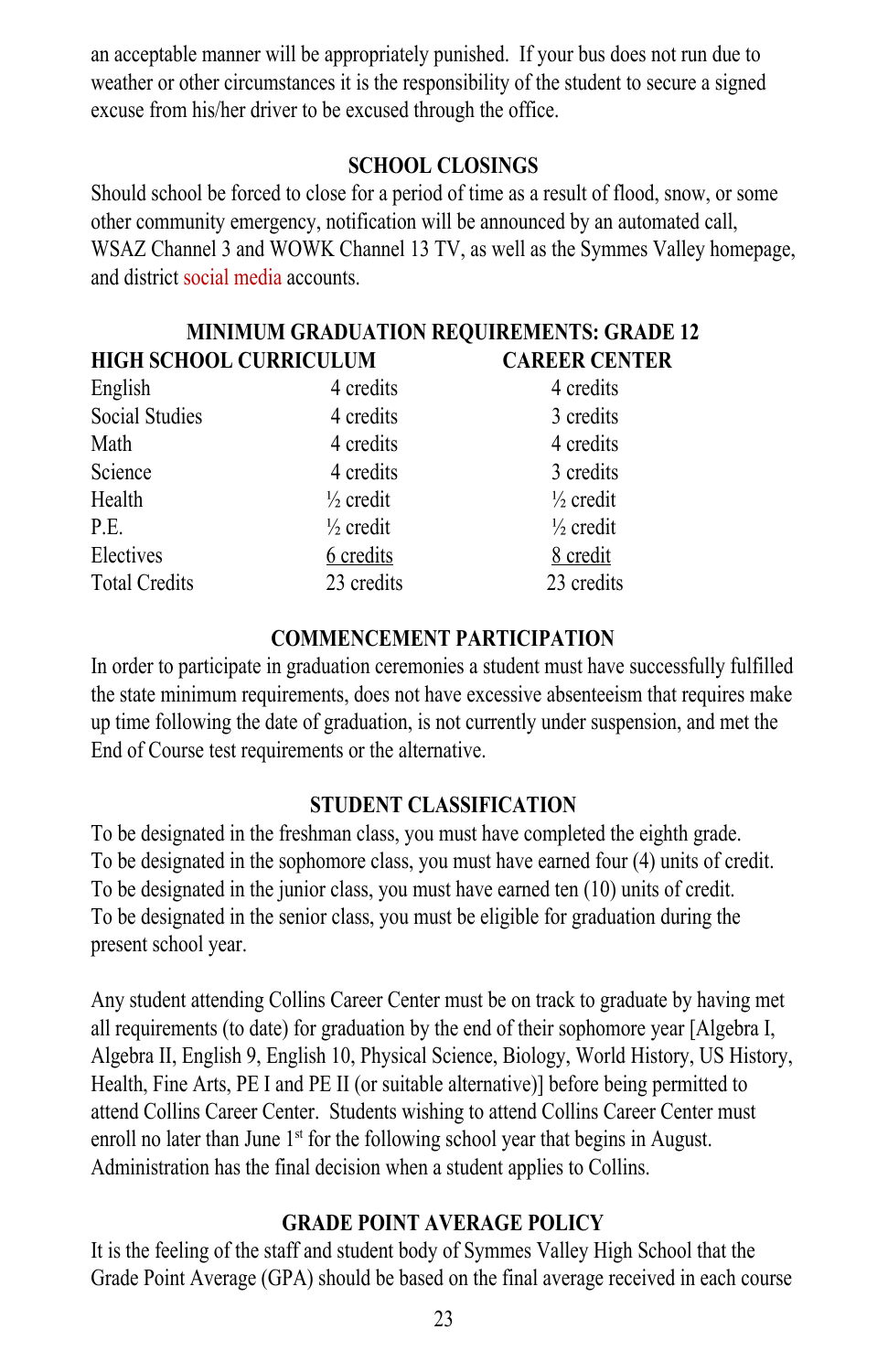taken for credit. All courses for which a student receives credit will be included in the taken for credit. All courses for which a student receives credit will be included in the GPA and will be weighed according to the amount of credit granted (English - 1 unit, PE-GPA and will be weighed according to the amount of credit granted (English - 1 unit, PE-1/4 unit, Keyboarding - 1/2 unit). The following 4 point system will be used to assign 1/4 unit, Keyboarding - 1/2 unit). The following 4 point system will be used to assign numerical equivalents to each grade: numerical equivalents to each grade:

#### **Chart #1 – for one credit classes Chart #1 – for one credit classes**

| $A = 4.00$ | $B = 3.00$ | $C = 2.00$ | $D = 1.00$ |
|------------|------------|------------|------------|
| $A = 3.70$ | $B = 2.70$ | $C = 1.70$ | $D = 70$   |
| $B+=3.30$  | $C + 2.30$ | $D+=130$   | $F = 40$   |

#### **FINAL GRADE POLICY FINAL GRADE POLICY**

The final grade in all courses will be an average of the nine weeks grades. If the course The final grade in all courses will be an average of the nine weeks grades. If the course meets for the entire year then the final grade will be determined by adding each nine meets for the entire year then the final grade will be determined by adding each nine weeks grade, then dividing this sum by four. If the course meets for only one semester, weeks grade, then dividing this sum by four. If the course meets for only one semester, then the final grade will be determined by adding each nine week grade, then dividing then the final grade will be determined by adding each nine week grade, then dividing this sum by two. For each subject a student must have an average of D- or .70. The this sum by two. For each subject a student must have an average of D- or .70. The following chart will then be used to convert this numerical value of a class into an following chart will then be used to convert this numerical value of a class into an equivalent letter grade. This final letter grade will be used to calculate the GPA. equivalent letter grade. This final letter grade will be used to calculate the GPA.

| $Chart$ #2          |                   |                   |                 |
|---------------------|-------------------|-------------------|-----------------|
| $400-385 = A$       | 3 14-2 $85 = B$   | $2.14 - 1.85 = C$ | $1.14 - 85 = D$ |
| $3.84 - 3.50 = A$   | $2.84 - 2.50 = B$ | $1.84 - 1.50 = C$ | $84 - 70 = D$   |
| $3.49 - 3.15 = B +$ | $2,49-2,15=C+$    | $149-115=$ D+     | $69 - Q = F$    |

Summa Cum Laude - 3.85 Magna Cum Laude - 3.60-3.84 Cum Laude - 3.30-3.59 Summa Cum Laude - 3.85 Magna Cum Laude - 3.60-3.84 Cum Laude - 3.30-3.59

#### **SENIOR GRADES SENIOR GRADES**

Grade point averages (GPA) and rankings used for some scholarships, some awards, and Grade point averages (GPA) and rankings used for some scholarships, some awards, and college applications are based on the GPA achieved through the first six semesters, college applications are based on the GPA achieved through the first six semesters, except as otherwise may be required by the deadline of the particular scholarship, award, except as otherwise may be required by the deadline of the particular scholarship, award, or application. Valedictorian and Salutatorian awards are no longer utilized. Honor or application. Valedictorian and Salutatorian awards are no longer utilized. Honor students will be recognized during graduation with the designation of Summa Cum students will be recognized during graduation with the designation of Summa Cum Laude, Magna Cum Laude, and Cum Laude as determined by the GPA at the end of the Laude, Magna Cum Laude, and Cum Laude as determined by the GPA at the end of the third nine weeks grading period of the senior year and in accordance with the formula third nine weeks grading period of the senior year and in accordance with the formula appearing in this Handbook above. Rankings for honor students, scholarships, awards, appearing in this Handbook above. Rankings for honor students, scholarships, awards, etc. will be determined at the end of the third nine weeks grading period of the students' etc. will be determined at the end of the third nine weeks grading period of the students' senior year. However, GPA's and class rankings are not finalized until grades are senior year. However, GPA's and class rankings are not finalized until grades are submitted at the end of the fourth nine weeks grading period of the senior year, and it is this GPA and rank that will be recorded on the student's final transcript. this GPA and rank that will be recorded on the student's final transcript.

#### **"F" FAILURE POLICY "F" FAILURE POLICY**

Students must pass two out of the four grading periods to pass a class and receive an Students must pass two out of the four grading periods to pass a class and receive an average of D- (.70). If the student receives three F's, the student will fail the class. There average of D- (.70). If the student receives three F's, the student will fail the class. There will be no "F" Failure Policy for semester classes. The final grade will be the average of the four nine week grading periods and receive an average of D- (.70). the four nine week grading periods and receive an average of D- (.70).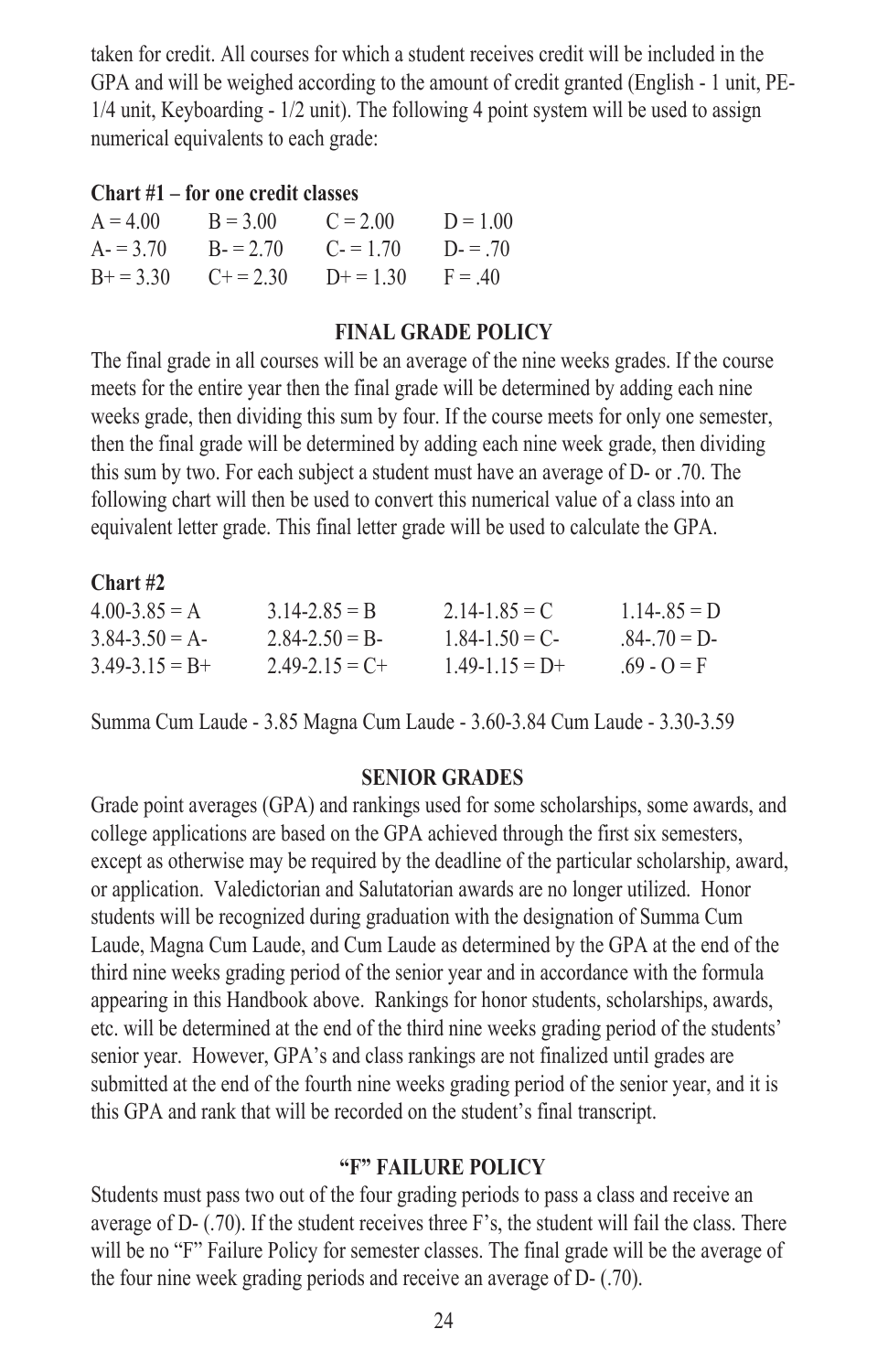#### GRADING SCALE

| A $95-100 \text{ C}$ 77-79 |  |
|----------------------------|--|
|                            |  |
| $R_{+}$ 89-91 D+ 71-73     |  |
| B $86-88$ D $68-70$        |  |
| B- $83-85$ D- $65-67$      |  |
| $C+$ 64                    |  |

#### **ALTERNATE GRADING SCALE FOR HONORS CLASSES**

#### PROGRESS REPORTS

Students will receive progress reports at the mid-point of each nine week grading period. Progress report dates will be announced to the students. The school will make every effort to ensure that each student receives their progress report, but if a student does not receive their report, they should notify the Principal or Guidance Counselor as soon as possible. Also, the Symmes Valley School District encourages both parents and students to obtain passwords which allow access to "Progress Book". Upon access to "Progress Book" a parent or student can monitor updated grades in each of their classes at any time during the nine weeks. **HONOR ROLL**

#### **HONOR ROLL**

Any student receiving an all A - B grade card will be eligible for honor roll recognition.

|                        | <b>BELL SCHEDULE</b> |
|------------------------|----------------------|
| <b>First Bell</b>      | 7:50                 |
| 1 <sup>st</sup> Period | $7:53 - 8:39$        |
| 2 <sup>nd</sup> Period | $8:42-9:26$          |
| 3 <sup>rd</sup> Period | 9:29-10:13           |
| 4 <sup>th</sup> Period | $10:16-11:01$        |
| 5 <sup>th</sup> Period | $11:04-12:19*$       |
| 6 <sup>th</sup> Period | $12:22-1:06$         |
| 7 <sup>th</sup> Period | $1:09-1:53$          |
| 8 <sup>th</sup> Period | $1:56-2:40$          |
| *1 <sup>st</sup> Lunch | 11:04-11:37          |
| *2 <sup>nd</sup> Lunch | 11:46-12:19          |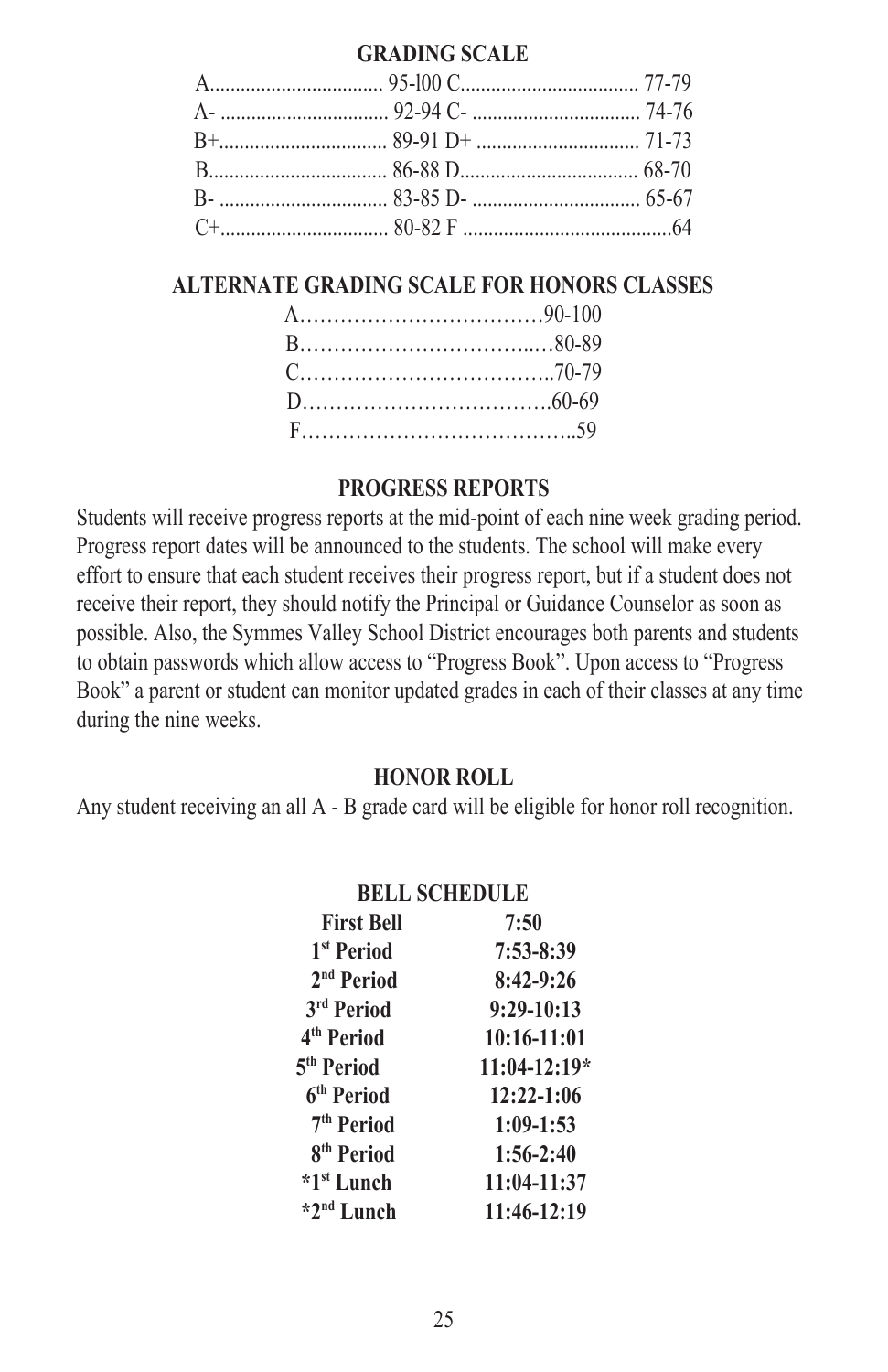#### **COLLINS CAREER CENTER** the student simultaneously, and both schools have agreed to a reciprocal agreement

Students attending Collins Career Center are hereby advised that when reasonable and applicable, both handbooks of Symmes Valley and Collins Career Center will apply to the student simultaneously, and both schools have agreed to a reciprocal agreement honoring each institutions policies. honoring each institutions policies. **PARTIAL STATES VALUE AND COMMISSION** at the beginning of the year of the beginning of the year of the second that they may request in the second th

#### **PARENTS RIGHT TO KNOW**  $\Gamma$  the teacher has met state  $\Gamma$  or the grade level and licensing criteria for the grade level and level and level and level and level and level and level and level and level and level and level and level and level and

At the beginning of the year, parents will be notified that they may request information regarding the professional qualifications of the student's classroom teachers, including: If the teacher has met state qualifications and licensing criteria for the grade level and subject areas taught; subject areas taught;  $\mu$  beginning or the year, parents will be hourded that they may requ  $\frac{1}{2}$  are processional quantications of the student s classiciant reachers, increased arcas taugm,

- If the teacher is teaching under emergency or provisional status;  $\blacksquare$  If the teacher
	- Baccalaureate degree major, graduate certification, and field of discipline;
	- Whether the student is provided services by paraprofessional and if so, their qualifications.  $\frac{1}{2}$

District to provide:

- Information on the level of achievement of the student in each of the State's academic assessments. four or more consecutive weeks, by a teacher who in not  $\alpha$  and  $\alpha$ **RIGHTING OF HOMELESS PARENTS AND THEIR CHILDREN STATES AND THE CHILDREN STATES.**
- Timely notice that the child has been assigned to be taught, or has been taught for four or more consecutive weeks, by a teacher who in not "highly qualified". • I finitely notice that the child has been assigned

#### **RIGHTS OF HOMELESS PARENTS AND THEIR CHILDREN**  $\mathbf{P}$  statistical that  $\mathbf{P}$  is the start  $\mathbf{P}$  in the statistical before before before before before before before before before before before  $\mathbf{P}$ school he or she last attended in the internet in the internet and it is  $\frac{1}{2}$

- If you are homeless, your child has the right to:
- Go to school, no matter where you live or how long you have lived there.  $\bullet$  If you are nonferess, your chird has the right to. You w school, no matter where you live
- Stay in the school that he or she was attending before becoming homeless or the school he or she last attended, if that is your choice and it is feasible.  $\sum_{i=1}^{\infty}$  including special education, migrant education and vocation.
- Enroll in school immediately, even if you do not have all the paperwork, such as your child's school or medical records. **•** Report in school immediately, even if you do not have all the papel w
- Access the same special programs and services that are provided to other children, including special education, migrant education and vocational education.
- Receive the same public education that is provided to other children.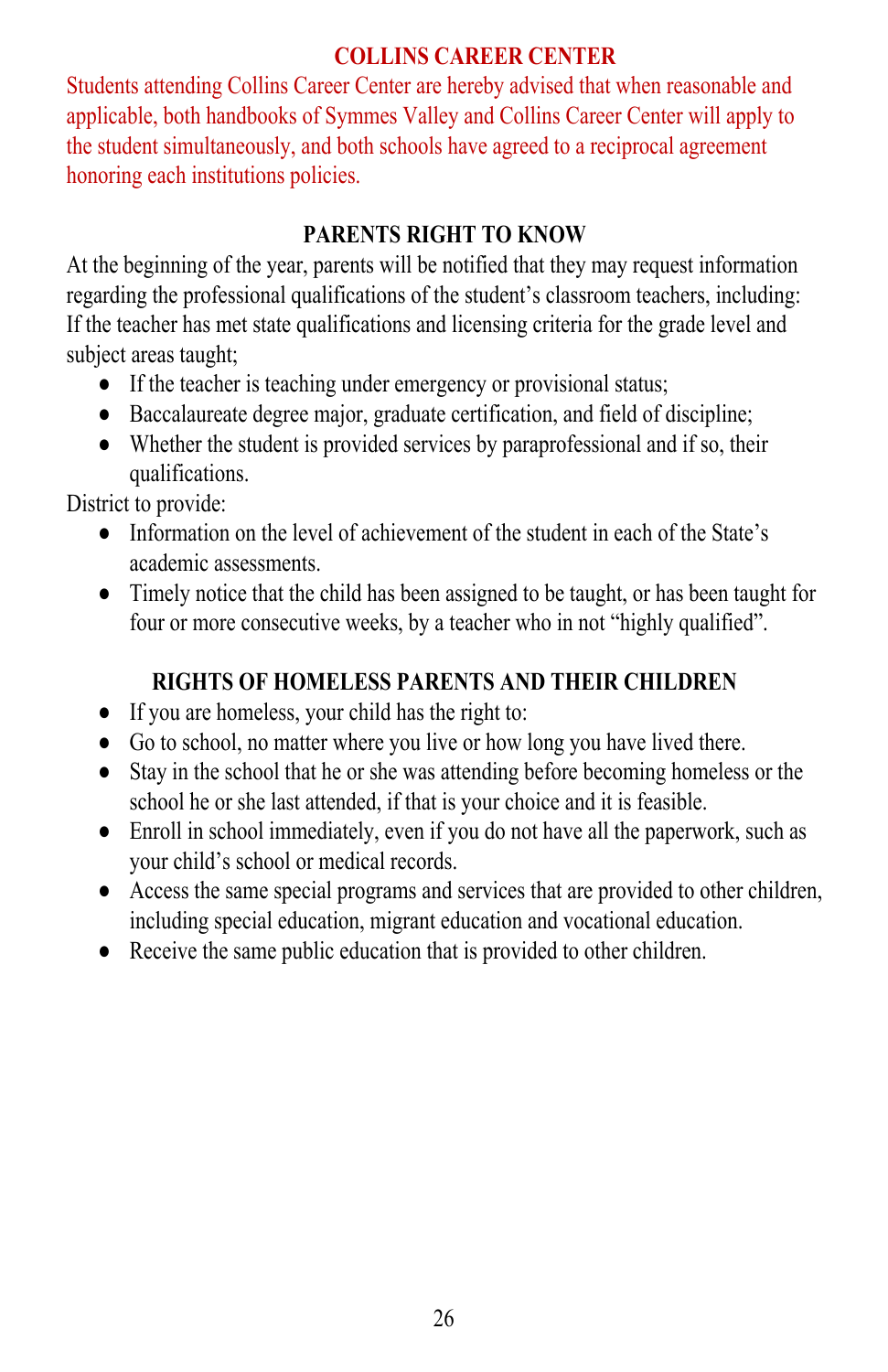*Symmes Valley Local Schools strives to maintain an up-to-date handbook that is reflective of current law. Handbooks are subject to change (with board approval) as new legislation or needs arise.*

#### ------------------------------------------------------------------------------------------------------------ **(Please detach, sign, and return the sections found below)**

*Symmes Valley Local Schools strives to maintain an up-to-date handbook that is*

#### **USE OF A STUDENT'S NAME, LIKENESS, OR WORK**

The Symmes Valley Local School District strives to recognize its students that excel both academically and in extracurricular/co-curricular activities. To accomplish this end the SVLSD may use pictures, names, and examples of student work on its website(s) and other social media outlets. **Your signatures below indicate your consent for SVLSD** to use the students name, likeness, and work. Parents/guardians that do not wish for their child's name, likeness, or work to be used on the website must notify the **school at 740-643-2371.** 

|                          | <b>Student Signature</b> | Grade | Date |
|--------------------------|--------------------------|-------|------|
| Parent Signature<br>Date |                          |       |      |

#### **Confirmation of Reading the Student Handbook** \_\_\_\_\_\_\_\_\_\_\_\_\_\_\_\_\_\_\_\_\_\_\_ \_\_\_\_\_\_\_\_\_\_\_\_\_\_\_\_\_\_\_\_\_\_ Commitment of Reading the Student Handbor

We, the undersigned, have read and understand fully the information presented in this document. We intend to comply with any and all stipulations set forth in this handbook, and should we have any questions concerning school rules or guidelines, we will ask a teacher or administrator.

Student Signature Grade Date

\_\_\_\_\_\_\_\_\_\_\_\_\_\_\_\_\_\_\_\_\_\_\_ \_\_\_\_\_\_\_\_\_\_\_\_\_\_\_\_\_\_\_\_\_\_

Parent Signature Date